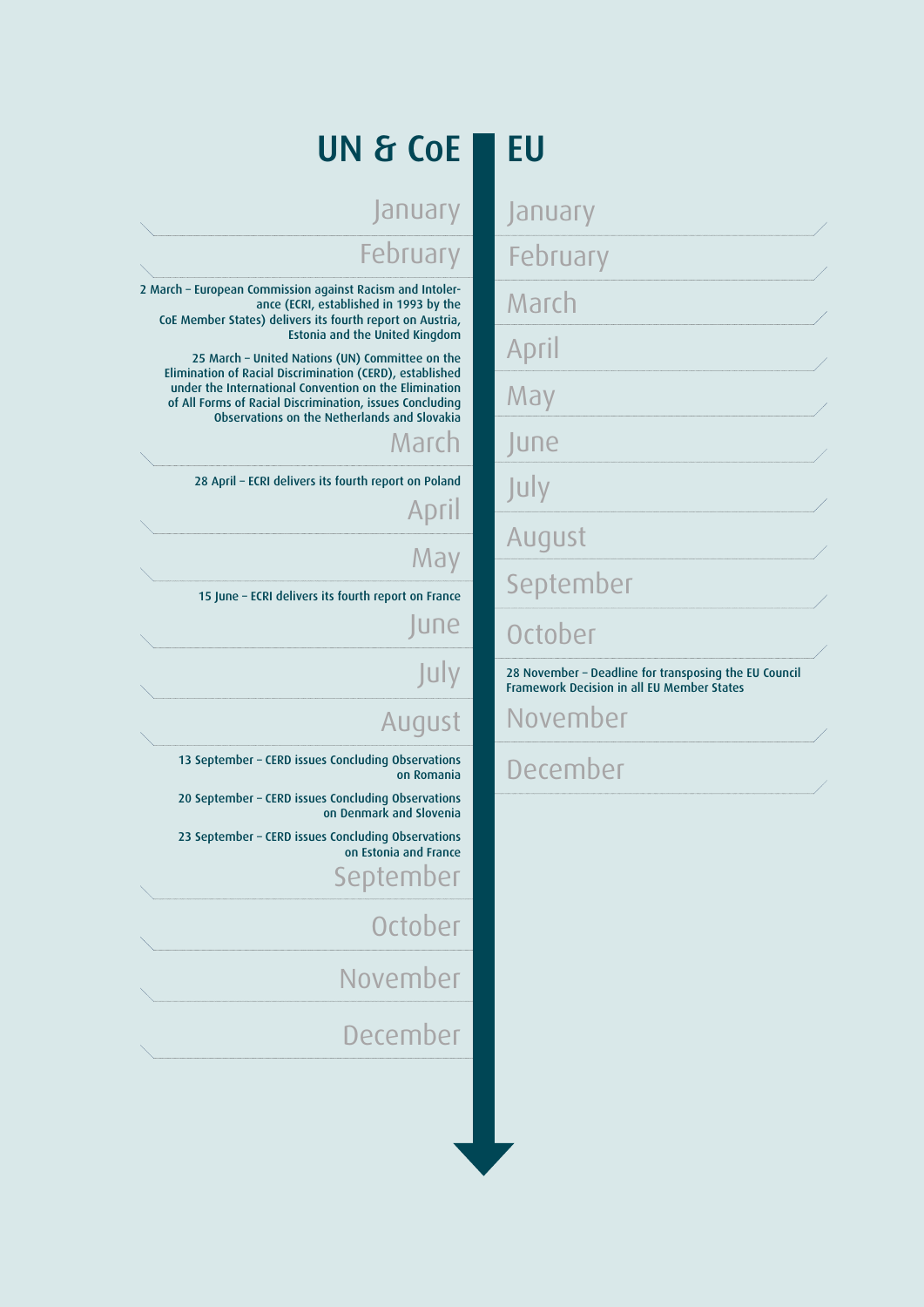# Racism and ethnic discrimination **6**

*The prohibition of discrimination on the basis of race and ethnicity is well established in international and European law. At the same time, court cases and studies published in the European Union (EU) show that racism remains a significant problem in the areas of employment, healthcare, housing and education. Racially motivated crimes are committed every day on European soil. In order to fully understand the phenomenon of racism and ethnic discrimination, comprehensive and comparable data collection mechanisms would be helpful. However, overall progress in introducing such mechanisms remained slow, whereas at the same time efforts to promote equality with respect to racism and ethnic discrimination took place.*

This chapter covers developments in EU and Member State policies and practices in the area of discrimination on the grounds of race and ethnicity, including racially motivated crime. The chapter will address developments in the areas of employment, healthcare, housing and education. It will then examine the issue of data collection, before focusing on the specific issue of data surrounding racially motivated crime. For a comprehensive overview of the issue of discrimination and equality in general, this chapter should be read alongside Chapter 5 on equality and non-discrimination, which focuses on the other grounds protected by EU law such as sex, religion or belief, disability or sexual orientation. In particular, reference should also be made to Chapter 5 on equality and non-discrimination for information relating to cross-cutting issues in the area of discrimination and equality in general, namely: rights awareness: equality bodies, including statistics with regard to racial or ethnic discrimination complaints; and multiple discrimination.

## 6.1.Data collection

As noted in successive publications, including former annual reports of the FRA, the collection of reliable and comparable data is vital in order to formulate policies targeted at combating inequality, as well as for measuring the success of new measures. At the same time, the collection of racially or ethnically disaggregated data is particularly problematic in some Member States. The need for data relates not only to measuring levels of complaints of discrimination of discrimination, as discussed in Chapter 5 on equality and

#### Key developments in the area of racism and ethnic discrimination:

- discrimination in the area of employment remained prevalent, with cases relating to discrimination in job advertisements, recruitment processes, working conditions and dismissals;
- access to healthcare remained dependent on efforts to overcome language barriers and accommodate cultural diversity. In the case of irregular migrants, access hinged upon whether healthcare personnel were required to report undocumented persons to the authorities;
- although formal legal and administrative barriers to accessing social housing were present in only a few Member States, available evidence suggested that minorities continue to live in lower-quality housing resulting from both direct and indirect discrimination;
- segregation in education appeared to remain a problem affecting mainly Roma children in some Member States. Barriers to access to education remained for children of undocumented migrants in some Member States where school authorities are obliged to collect information and report on the legal status of students and their parents;
- a number of Member States were beginning to move towards the collection of data broken down by race or ethnicity, which is an important development in an effort to record and identify potentially discriminatory practices;
- most Member States that collect data on racially motivated crime showed an increase in recorded numbers.

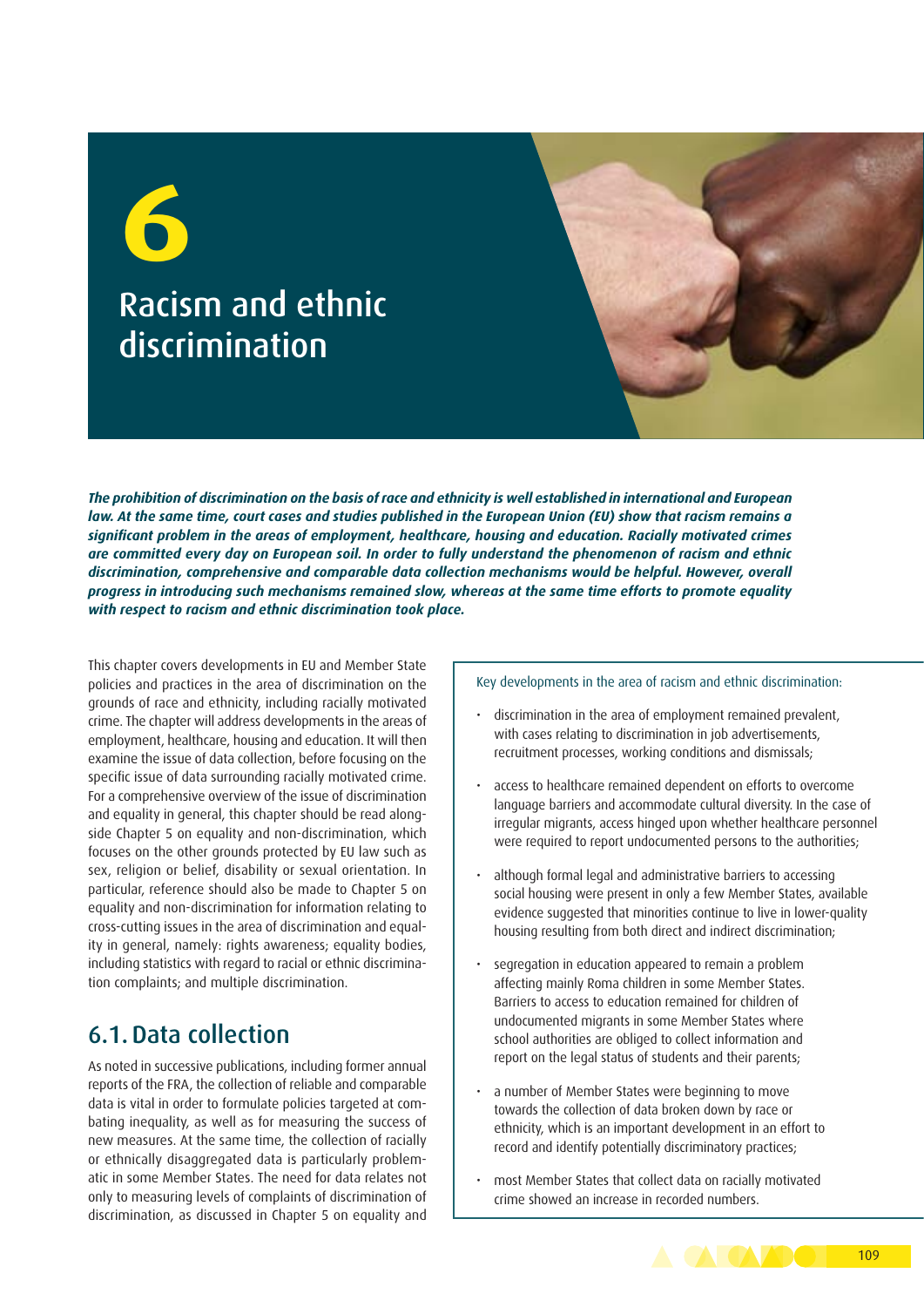non-discrimination, or crimes that are racially motivated, as per section 6.6, but more generally to areas such as employment, housing, education and healthcare.

Various developments in the area of data collection can be reported. For instance, in **Finland**, a specific monitoring group was formed in 2008 to support national data collection on discrimination. In 2010, the Group adopted a four-year action plan for 2010–2013. In 2010, the Group focused on developing data collection with regard to working life, especially in relation to Occupational Safety and Health Inspectorates.

**France** does not collect data on ethnicity. The census does not include any ethnic data, in spite of reiterated recommendations by the United Nations Committee on the Elimination of Racial Discrimination (CERD). In its Concluding Observations on France, issued as part of a state reporting procedure in August 2010, it requested the inclusion of a question related to ethnicity in the census, on "purely voluntary and anonymous" basis and according to selfidentification.1 In June 2010, the Council of Europe European Commission against Racism and Intolerance (ECRI) report on France, requested the French authorities to "envisage collecting data broken down according to categories such as ethnic or national origin, religion, language or nationality, so as to identify manifestations of discriminations […]".2

*"Of the 23,500 respondents interviewed in the FRA EU-MIDIS survey, who had an ethnic minority/immigrant background – when asked about their willingness to provide data on their ethnicity and religion as part of a census on an anonymous basis if this could help combat discrimination – about three out of four respondents in Ireland (74%) and Sweden (72%) had no objection to providing information on their ethnicity for a census, and about three out of five in France (61%), Portugal (62%) and the Netherlands (62%) said the same."*

EU-MIDIS Main Results Report *pp. 85-86*

In 2009, the French Commissioner for Diversity and Equal Opportunities (*Commissaire à la diversité et à l'égalité des chances*) established a Committee for Measuring and Evaluating Diversity and Discrimination (Comedd) to "give France the means to understand the current state of discrimination". The committee published its findings in February 2010 making several recommendations, notably the inclusion in the annual census of a question on the birth country of the respondent's parents. It also insisted on the necessity of fostering research and experimental surveys using alternative means to measure discrimination, such as relying on family names, on-site observations and possibly questions on self-identified ethnicity, as long as this information remained under the supervision of the competent institutions (such as the National Council for Statistical Information (*Conseil national de l'information statistique*, CNIS) and the National Commission for Data Protection (*Commission nationale de l'informatique et des libertés*, CNIL)).3

In **Hungary**, the Parliamentary Commissioner for the Rights of National and Ethnic Minorities (Minority Ombudsman) (*Nemzeti és Etnikai Jogok Országgyűlési Biztosa*) and the Hungarian Parliamentary Commissioner for Data Protection and Freedom of Information (*Adatvédelmi Biztos*) published a joint report and a set of recommendations concerning data collection. The report discusses perceptions of ethnicity in discrimination and equality policies, options for establishing objective criteria for membership in minority groups for the purposes of political representation and minority rights, monitoring of racial profiling and racially motivated hate crimes, and quidelines for the media.<sup>4</sup>

#### Promising practice

#### Monitoring racial discrimination through the media

The Italian Office against Racial Discrimination (*Ufficio Nazionale Antidiscriminazioni Razziali,* UNAR) has launched an initiative to monitor the activity of newspapers and websites, in order to find cases of racial discrimination reported by mass media that have not been reported to the police or judicial authorities.

*UNAR (2010)*, Relazione al Presidente del Consiglio dei Ministri sull'attività svolta nel 2009*, Rome, UNAR, p. 3.*

In September 2010, the **Lithuanian** Parliament issued a decision<sup>5</sup> recommending that the government approve the Action Plan on National Statistics of Equality.6 In **Poland**, calls for a system for gathering and analysing social and demographic data to monitor racism, racial discrimination and xenophobia has returned to the political agenda.<sup>7</sup>

## 6.2. Employment

As in previous years, complaints of ethnic discrimination were common in the area of employment. For **Belgium**, **France**, **Germany** and the **Netherlands** it was explicitly noted as the area where discrimination is reported most often.<sup>8</sup> In contrast, in several other Member States there remains an almost total absence of complaints, which typi-



<sup>1</sup> United Nations, Committee on the Elimination of Racial Discrimination (CERD) (2010), p. 3.

<sup>2</sup> Council of Europe, European Commission against Racism and Intolerance (ECRI) (2010a), p. 45.

<sup>3</sup> Comedd (2010).

<sup>4</sup> Hungary, Parliamentary Commissioner's Office (*Országgyűlési Biztosok Hivatala*) (2009),

<sup>5</sup> Lithuania, Decision No. XI-1028 of the Lithuanian Parliament, 21 September 2010.

<sup>6</sup> Lithuania, The Office of Equal Opportunities Ombudsperson (*Lygiu Galimybiu Kontrolieriaus Tarnyba*) (2009).

<sup>7</sup> Klaus, W. and Frelak, J. (eds.) (2010). For the previous initative, see Poland, Pełnomocnik Rządu ds. Równego Traktowania (2010).

<sup>8</sup> This fact was reported by the Antwerp reporting office for discrimination in Belgium, the HALDE in France, anti-discrimination agencies in the Netherlands and various civil society organisations or anti-discrimination offices in Cologne, Munich, Berlin and Hamburg, as noted in RAXEN reports to the FRA.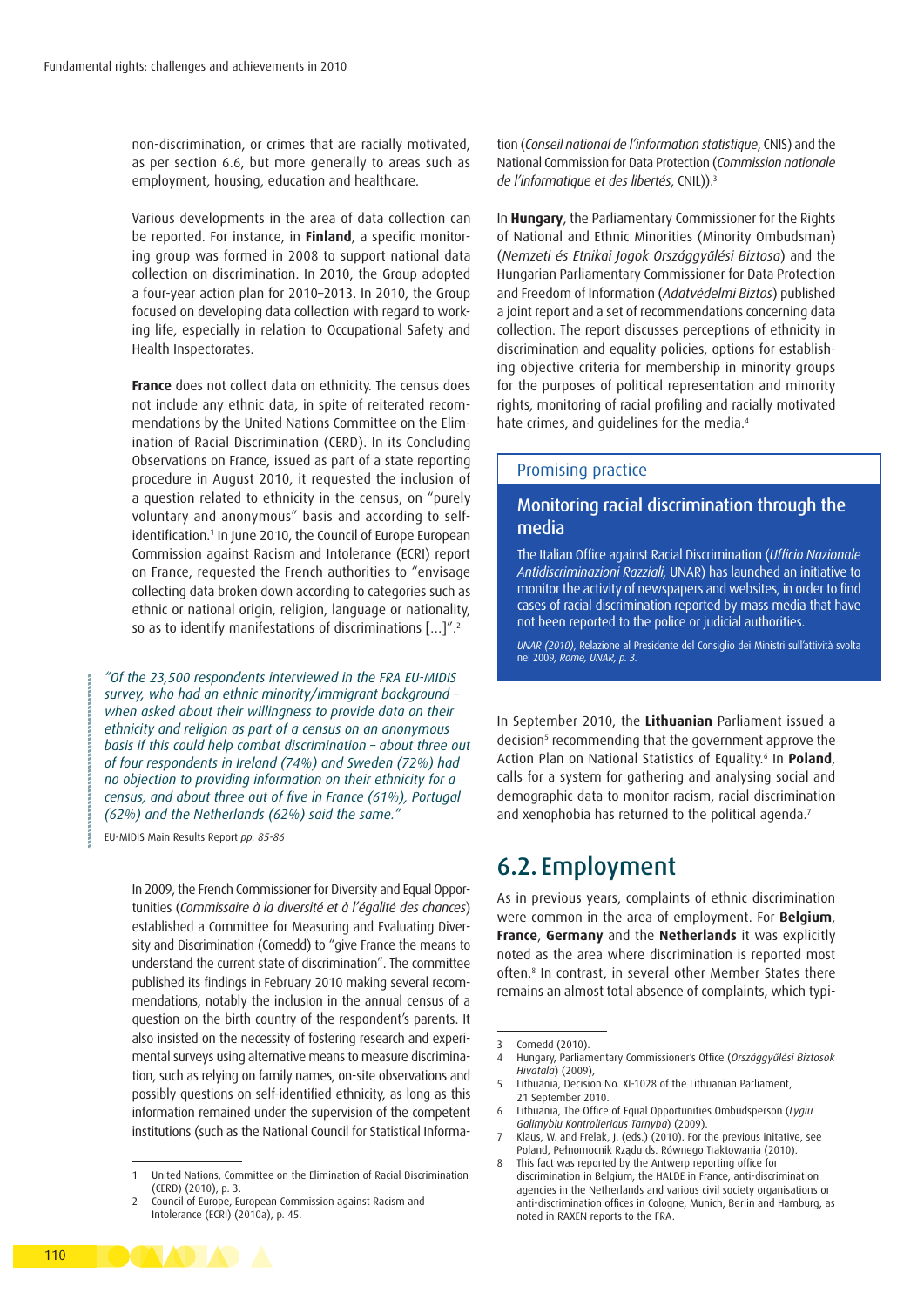cally reflects challenges with respect to recording practices and public willingness to report. Evidence of discrimination continued to emerge regarding advertisements, recruitment processes and other practices. In some cases, this type of discrimination relates to particular characteristics that are associated with ethnicity, for example language. Furthermore, in Chapter 5 on equality and non-discrimination, religion is identified as a characteristic which is closely associated with ethnicity (cases dealing with the display of religious or cultural symbols at work are dealt with in that chapter).

#### 6.2.1. Prevalence of employment discrimination

In several Member States surveys of minorities were conducted in order to measure their experiences of perceived discrimination, particularly in relation to the frequency of such experiences. In **Germany,** the annual survey of 1,000 adults of Turkish origin in North Rhine-Westphalia<sup>9</sup> noted that the highest rates of perceived discrimination occur at the workplace or at school/university (50.6%) and when looking for a job (40.2%). In **Lithuania,**10 11% of Russians; 11% of Poles; and 14% of Belarusians indicated in a 2010 survey that they had felt discriminated against or harassed on the grounds of ethnic origin in the last 12 months, with the area of employment being mentioned most often. In a survey in the **Netherlands,** 71% of people from ethnic minorities reported rejections in relation to job opportunities, with just over a quarter of these believing that this was due to discrimination.<sup>11</sup> It should be noted that results from these surveys are not directly comparable as they use different methodologies. A survey of the majority population was carried out in **Romania** (*Institutul Român pentru Evaluare si Strategie IRES, Sondaj de opinie, Perceptia publică a minoritătii rome*), where only 54% of the respondents felt comfortable with the idea of having a Roma as a co-worker, compared to 69% and 84% regarding a Hungarian or German co-worker, respectively.

Statistical surveys from a range of Member States revealing higher unemployment rates or lower wages for migrants and minorities when compared with the majority population, even when their qualifications and experience are similar, have been reported in previous annual reports. In 2010, this body of evidence was added to by surveys from **Austria**, <sup>12</sup> **Belgium**13 and **Italy**. 14

#### 6.2.2. Cases of employment discrimination

Evidence from these surveys can be read together with complaints and court cases relating to discrimination in the workplace. Cases of employment discrimination could be found relating to job advertisements, recruitment, experiences at the workplace and dismissal.

In relation to discriminatory job advertisements, the previous FRA Annual Report, which covered the main developments in the area of fundamental rights in the EU during 2009, noted such discriminatory advertisements in four Member States. In 2010, examples of such discrimination were to be found in France and Denmark. In **France**, an advertisement by a wine producer, which explicitly excluded Travellers and persons of North African origin, was ruled discriminatory by the country's equality body, the High Commission against Discrimination and for Equality (*Haute autorité de lutte contre les discriminations et pour l'égalité*, HALDE).15 In **Denmark**, the Documentary and Advisory Centre on Racial Discrimination (DACoRD) (*Dokumentations- og Rådgivningsceneret om Racediskrimination*, DRC) reported that despite registering many cases of discriminatory job advertisements, neither the Ministry of Labour nor the police seem to be taking any action against them.16

#### Promising practice

#### Diversity guidelines in the area of recruitment

In Finland in November 2009, the City of Helsinki released guidelines for managers to use when recruiting employees from other cultural backgrounds, containing information on equal treatment, language skills and cultural differences. The guidelines recommend that job applicants from an immigrant background should be recruited in those cases where they have the same level of qualification as other applicants. The City aims to improve the proportion of immigrants amongst city staff until it approaches 10%, the proportion of immigrants in the overall population in Helsinki.

*Finland, Positive Action in Recruitment (Maahanmuuttajien positiivinen erityiskohtelu työhönotossa). For more information, see [www.hel.fi.](www.hel.fi)*

In relation to discriminatory recruitment practices, discrimination testing has proved particularly successful in exposing these. The results of the first systematic discrimination testing study in **Germany** since the mid-1990s were published in February 2010, $17$  showing that applicants with a Turkish-sounding name face discriminatory barriers in access to the labour market. The researchers tested 528 publicly advertised student internships and discovered that the chances of applicants with a Turkish name receiving a call back by the employer were 14% lower than the chances of the 'German' testers, with the discrimination rate sig-

<sup>17</sup> Kaas, L. and Manger, C. (2010).



Sauer, M. (2010).

<sup>10</sup> Lithuania, *Lietuvos socialinių tyrimų centro Etninių tyrimų institutas*  $(2010)$ 

Coenders, M., Boog, I. & Dinsbach, W. (2010).

<sup>12</sup> Austria, Bundeskanzleramt Österreich, Bundesministerin für Frauen und Öffentlichen Dienst (2010).

<sup>13</sup> Corluy, V., and Verbist, G. (2010).

<sup>14</sup> Italy, IT Ismu, Censis, Iprs (2010).

<sup>15</sup> France, HALDE (2010), p. 39.

<sup>16</sup> Denmark, DACoRD (2010), pp. 17-18.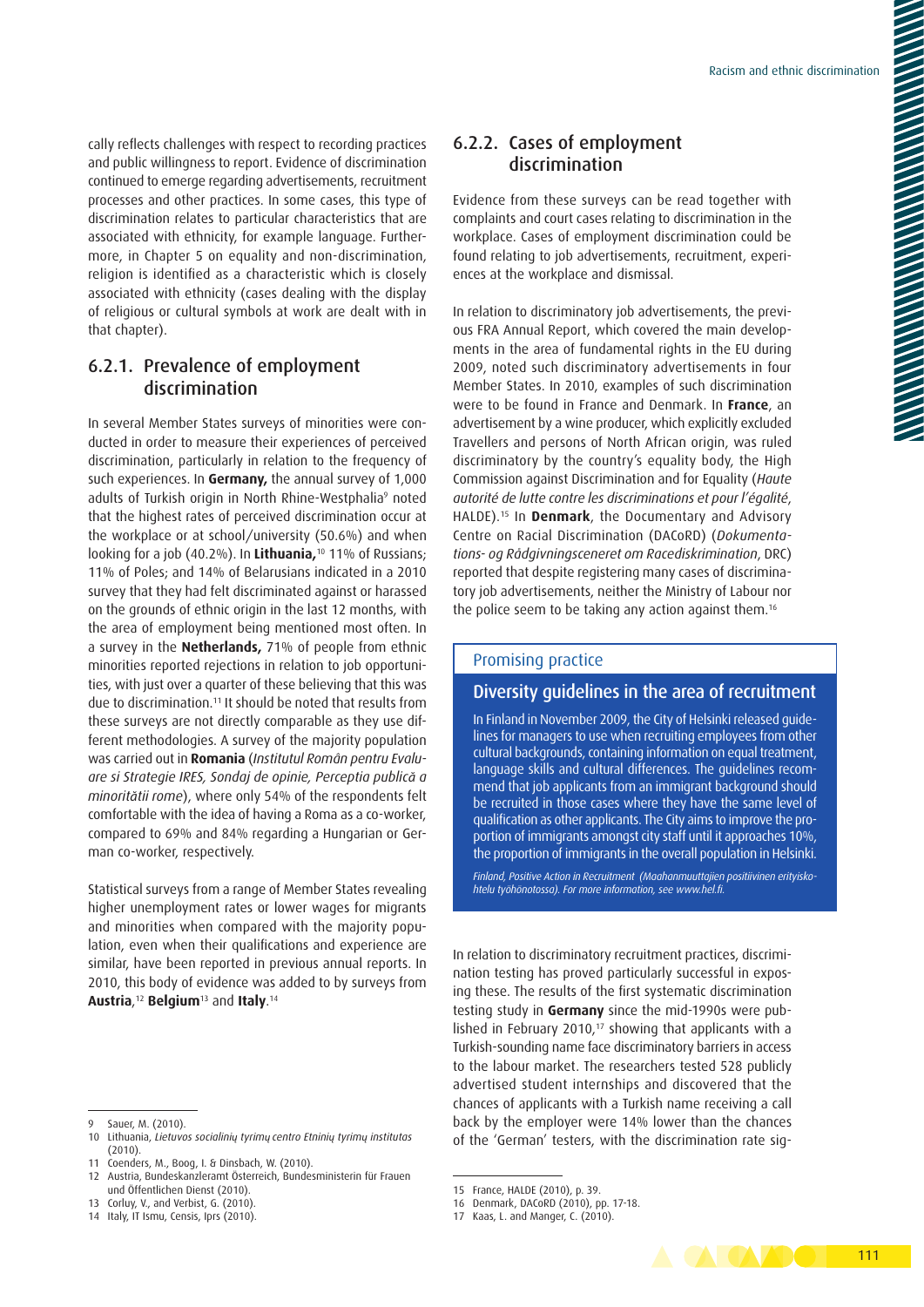nificantly higher in small companies. In the **Netherlands**, a man of non-Dutch origin applied for the post of probation officer, but, although he had the desired qualifications and work experience, he was not invited for an interview. When he applied again with a different place of birth and a Dutch name, however, he was invited for an interview. The Equal Treatment Commission (ETC) ruled this to be a case of racial discrimination.18 In **France**, a testing research exploring discrimination against young people living in the Paris area analysed three grounds of discrimination: gender, area of residence (privileged or under-privileged), and origin (French or Moroccan).19 The researchers sent 3,864 CVs to 307 advertised jobs. As well as showing that Moroccans were less likely to receive a positive response, the research showed that exclusion by residential area affected women more than men, with Moroccan women from an underprivileged area experiencing the most discrimination. For information on the phenomenon of multiple discrimination, see Chapter 5 on equality and non-discrimination. For further examples of the use of discrimination testing, see section 6.4 on housing.

In relation to experiences at work, in October 2010, four Polish migrants working on an industrial site in **Ireland** were awarded compensation by the Equality Tribunal after suffering "deliberate, blatant and unfettered" racist abuse at work. The men had been told not to speak Polish to each other on their lunch breaks, were subjected to direct verbal abuse, and were told that the odour of Polish food and Polish people was unpleasant.<sup>20</sup>

#### Promising practice

#### Municipalities engage in discrimination testing

In Belgium, the Government of the Brussels-Capital Region launched a pilot project to improve employment opportunities, particularly for people of migrant origin. Between August and December 2010, four municipalities of Brussels used anonymous CVs to test access to certain public vacancies. In January 2011, other Brussels municipalities will join the pilot project.

*Communication from the Office of the Minister Benoît Cerexe, 6 September 2010.* 

In the context of termination of working contracts, cases of discrimination were reported in several Member States. In **Finland**, a trainee of Roma origin was awarded compensation after his two-week work placement was terminated after the first day because the company claimed it had received negative feedback from customers.21 In **France**, the Versailles Court of Appeal sentenced a bailiff to pay compensation to a former employee who had been dismissed

20 Holland, K. (2010).

in a discriminatory fashion, after regularly being the target of racist remarks linking his North African origin to Islamic terrorism.22 In **Germany**, an employer agreed to pay compensation to a trainee of Asian background who had been informed that his contract had not been extended because the company preferred 'German employees'.23 In **Ireland**, a complaint was upheld by the Equality Tribunal in relation to a Lithuanian claimant who had been subject to frequent verbal abuse, which later resulted in unfair dismissal.24

#### 6.2.3. Language and accent

As with religion or belief, discussed in Chapter 5 on equality and non-discrimination, in certain circumstances it may not be possible to dissociate language and accent from ethnicity. In 2010, there were several cases reported where language or accent was used as grounds for discrimination. Even if these cases do not show a clear pattern, they illustrate how language can play a role in the context of discrimination and racism. In Hamburg, **Germany**, a man born in Ivory Coast was awarded compensation by the labour court for unlawful indirect discrimination on the grounds of ethnic origin after being rejected three times for a job as a postman, whilst the position remained vacant. He had been told that his command of German was not good enough even though he had successfully undertaken an apprenticeship in Germany and had worked in German offices.25 Also in Germany, the state labour court in Bremen confirmed that the dismissal of an employee because of her Russian accent was a case of unlawful direct discrimination on the grounds of ethnic origin. The claimant had been dismissed by the new managing director of a small logistics company on the grounds that customers would react negatively to her Russian accent.26 In contrast, in February 2010 the Supreme Court in **Denmark** decided that it was not a violation of the Law on Equal Treatment when a company selected four out of six employees for redundancy on the basis of their level of fluency in Danish.<sup>27</sup>

23 Germany, *Antidiskriminierungsstelle des Bundes* (2010).



<sup>18</sup> The Netherlands, Equal Treatment Commission (2010), *Opinion 2010-68*.

<sup>19</sup> Duguet, E., L'Horty, Y., du Parquet, L., Petit, P., Sari, F. (2010).

<sup>21</sup> Finland, Vähemmistövaltuutettu (2010).

<sup>22</sup> France, HALDE (2009).

<sup>24</sup> Ireland, Equality Tribunal (2010).

<sup>25</sup> Germany, Labour Court (*Arbeitsgericht*) Hamburg/25 Ca 282/09, 26 January 2010; see also Germany, *Antidiskriminierungsstelle des Bundes* (2010), Newsletter ADS-aktuell No. 1/2010, 02 September 2010.

<sup>26</sup> Germany, State Labour Court (*Landesarbeitsgericht*) Bremen, 1 Sa 29/10, 29 June 2010; Labour Court (*Arbeitsgericht*) Bremen-Bremerhaven Bremen/8 Ca 8322/09, 25 November 2009.

<sup>27</sup> Sø-& Handelsretten, SHR af. 12/04-07 *Funktionærforhold – Usaglig opsigelse – Ligestilling og ligebehandling*, Sag F-43-06.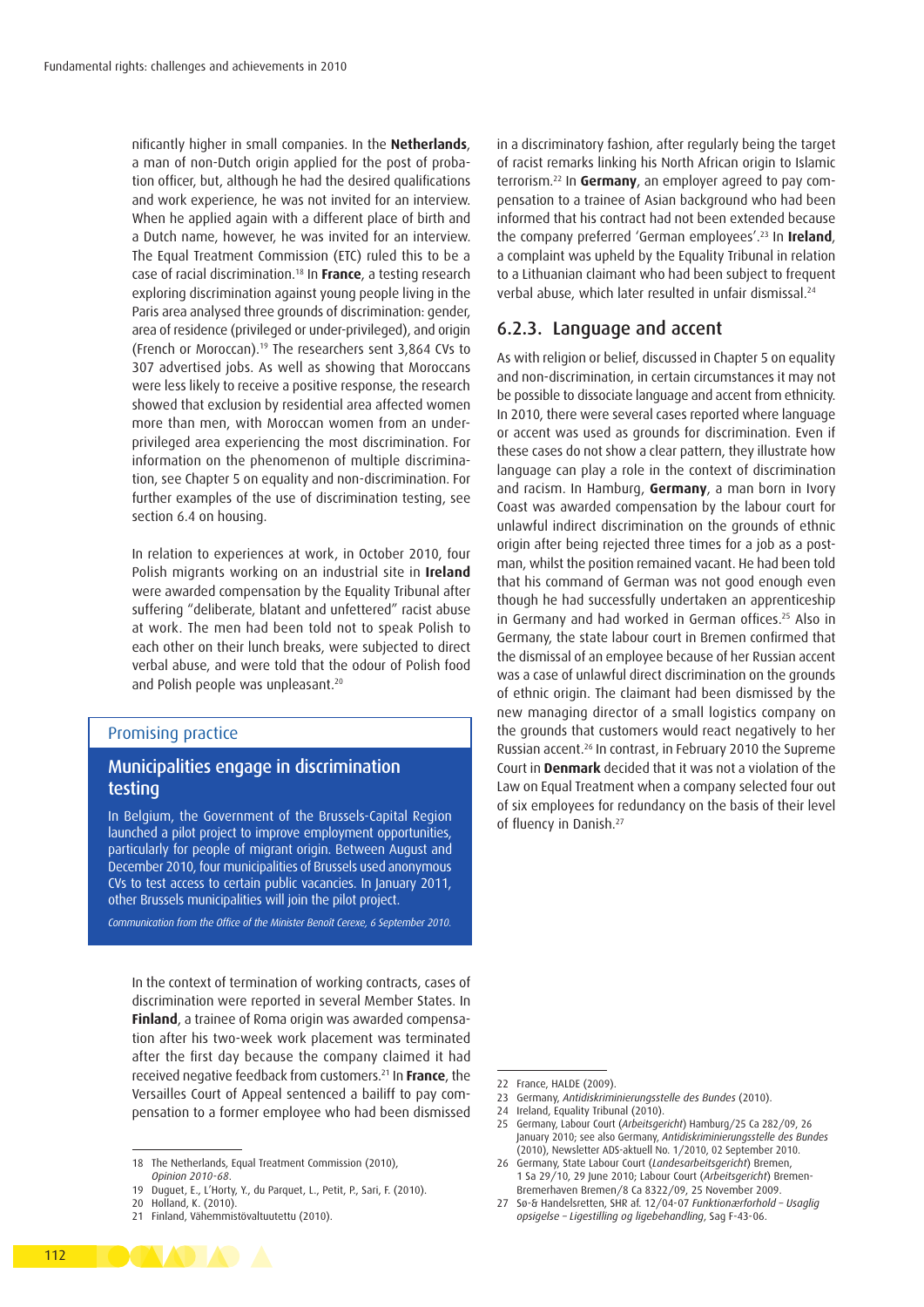#### **FRA ACTIVITY**

#### Shedding light on racism in sport

According to a FRA report on racism in sport which was published in 2010, persons belonging to minority groups are often discriminated against in terms of their employment conditions. In several Member States, foreign professional football players, mainly from African countries, can face precarious employment conditions and are treated differently by their clubs in comparison with domestic players. The report identifies both problematic instances as well as promising practices.

*FRA (2010),* Racism, ethnic discrimination and exclusion of ethnic minorities in sport: a comparative view of the situation in the European Union, *available at: [http://fra.europa.eu/fraWebsite/](http://fra.europa.eu/fraWebsite/research/<00AD>publications/publications_en.htm) [research/publications/publications\\_en.htm.](http://fra.europa.eu/fraWebsite/research/<00AD>publications/publications_en.htm)*

## 6.3.Healthcare

This section addresses discrimination in healthcare on the grounds of race or ethnicity. It will begin by discussing patterns of health inequality as noted in recent studies, and then move on to developments relating to the position of undocumented migrants and provision for diversity in healthcare, including mental health provision.

#### 6.3.1. Health inequalities

Evidence suggests that socioeconomic factors, such as education, income, gender, but also ethnicity and race, have an impact on individuals health status and health outcomes. Therefore, the World Health Organization (WHO) Regional Office for Europe commissioned a review of the health divide and inequalities in health from July 2010 to 2012 in order to inform the development of a new health policy for the region. The first phase of the review assesses levels of inequalities in health across Europe and identifies the barriers to and opportunities for reducing these. It is argued in the draft report that unequal distribution of power as well as unequal access to resources, capabilities and rights, lead to health inequalities. In its interim report, the WHO Regional Office emphasises that political empowerment and the full realisation of human rights are also critical in improving health and reducing inequality.28

Following the European Commission Communication on *Solidarity in health, reducing health inequalities*, which was published in October 2009,<sup>29</sup> a strong political commitment to address socioeconomic determinants of health has developed. Both the Spanish and Belgian Presidencies of the Council of the European Union had made health inequalities a priority theme.<sup>30</sup> In its opinion on the above mentioned health inequalities communication in May 2010, the Social Protection Committee (SPC, in charge of coordination of the Open method of coordination for social protection and social inclusion) advised taking extra measures to improve health among vulnerable groups, including people from some migrant or ethnic minority backgrounds.<sup>31</sup>

Also at national level, policy developments can be noted in relation to three Member States in this area. The results of the Tackling health inequality in **Belgium** (TAHIB) research project show that ethnic minorities have a significantly higher risk of reporting worse states of health, explained by their statistically lower socioeconomic status and poorer living environment. Better monitoring was proposed as a means of addressing this.32 Similarly, the All **Ireland** Traveller Health Study (2010),<sup>33</sup> covering both Ireland and Northern Ireland, points to great health disparities between the Traveller and the settled population, with a difference in life expectancy of 11 years. Substantial health inequalities exist between Roma and non-Roma populations – a fact that is stressed by this report in the focus section on the Roma. Finally, in its monitoring report adopted in December 2009, ECRI has strongly encouraged the **United Kingdom (UK)** to pursue efforts to eliminate inequalities in health status and access to health services experienced by members of black and minority ethnic groups.34 This message was also echoed in *Fair Society*, *Healthy lives*, published in February 2010,35 as a result of a two-year long investigation by an independent commission, which looked into the Strategic Review of Health Inequalities in England.

*"The more a group is marginalised, the more vulnerable it is. Nevertheless, being a migrant, from a certain ethnic group or a person with a disability does not make a person inherently more vulnerable or at increased risk. Rather, it is the interaction between several factors that creates increased vulnerability. These factors include poverty, inequality, discrimination, exposure to various threats (such as sexual abuse), the prevailing incidence or prevalence of disease (such as HIV) and the possibilities of epidemics (such as influenza)."*

*WHO Regional Office for Europe (2010) Interim first report on social determinants of health and the health divide in the WHO European Region*

#### 6.3.2. Irregular migrants

The EU Member States have undertaken to guarantee the right to health of every person within their jurisdiction in a number of international treaties, including the International Covenant on Economic Social and Cultural Rights (ICESCR) which guarantees in its Article 12 (1) the right "to the enjoyment of the highest attainable standard of physical and mental health". For more on international obligations, see Chapter 10. In 2010, the Recommendation of the Committee of Ministers of the Council of Europe on Good governance



<sup>28</sup> WHO (2010).

<sup>29</sup> European Commission (2009a).

<sup>30</sup> Council of the European Union (2010a). For a summary of the Belgian Presidency Conference on health inequalities, see: [www.eutrio.be/](www.eutrio.be/pressrelease/integrated-approach-required-deal-health-inequalities) [pressrelease/integrated-approach-required-deal-health-inequalities.](www.eutrio.be/pressrelease/integrated-approach-required-deal-health-inequalities)

<sup>31</sup> Council of the European Union (2010b).

<sup>32</sup> More information about the project is accessible at: [www.belspo.be/](www.belspo.be/belspo/fedra/proj.asp?l=fr&COD=TA/00/15) [belspo/fedra/proj.asp?l=fr&COD=TA/00/15.](www.belspo.be/belspo/fedra/proj.asp?l=fr&COD=TA/00/15)

<sup>33</sup> Ireland, Pavee point (2010).

<sup>34</sup> Council of Europe, ECRI (2010b), p. 33.

<sup>35</sup> Marmot, M. (2010), *Fair Society, Health Lives*, available at: [www.marmotreview.org.](www.marmotreview.org)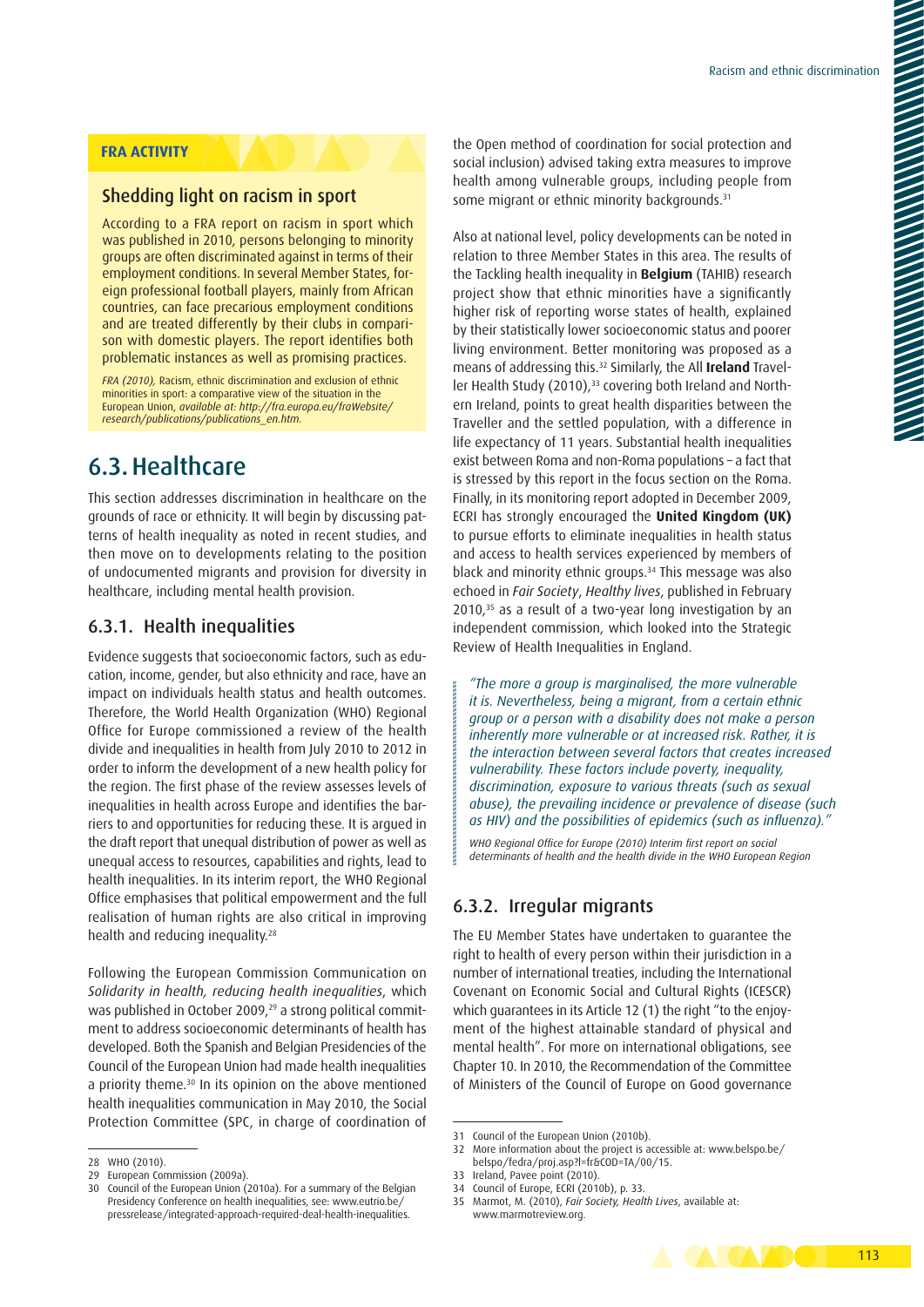in healthcare emphasised that healthcare systems should be based on the principles of universality, solidarity and access.36 However, as shown in a forthcoming report of the FRA on irregular migrants, practices in offering treatment to undocumented migrants vary widely among Member States and are often in contradiction with international standards.<sup>37</sup>

In some Member States, reporting duties were introduced, obliging health professionals to report undocumented migrants they treat. In **Germany**, the Ministry of Interior (*Bundesministerium des Innern*, BMI) recently clarified that the duty of professional secrecy outweighs the duty to report.<sup>38</sup> As a result, health staff and hospital accountancy units are exempt from reporting the undocumented migrants they treat to the immigration authorities. Irregular migrants, thus, may access all care provisions, with respect to immediate medical attention.<sup>39</sup> However, a reporting duty continues to exist for social welfare offices.40 Even when no such strict duties are in place, service providers may be asked to cooperate with immigration authorities or the police, either in general or with regard to individual cases. This may lead to fear of approaching healthcare providers, as developments in **Italy** have illustrated: a proposal to introduce a reporting obligation for health staff was hotly debated in 2009, but was not introduced in the end.41 However, the adopted amendments criminalised illegal entry and residence of third-country nationals.42 The public debate around this issue created fears among the irregular migrant community and discouraged many of them to access healthcare services.43

In contrast to the stance adopted by the law in **Italy**, a survey carried out by Censis, suggests that over 80% of Italians think that irregular immigrants should have access to public health services.44 About 65% of respondents believe that health is an 'inviolable right' and 'healthcare is an essential act of solidarity'. Less than 20% of interviewees are against granting access to the National Health Service to irregular immigrants. Further analysis of the situation of irregular migrants can be found in Chapter 2 on border control and visa policy.

- 
- 40 Katholisches Forum, 'Leben in der Illegalität' (2010). 41 See the national campaign "Divieto di segnalazione" (Forbidden
- to denounce) in Italy, available at: [www.immigrazioneoggi.it/](www.immigrazioneoggi.it/documentazione/divieto_di_segnalazione-analisi.pdf) [documentazione/divieto\\_di\\_segnalazione-analisi.pdf.](www.immigrazioneoggi.it/documentazione/divieto_di_segnalazione-analisi.pdf)
- 42 Italy, Law No. 94/09 on provisions in matters of public safety, 15 July 2009.
- 43 For more information on the law and its effect on irregular migrants and accessing healthcare in Italy, see Platform for International Cooperation on Undocumented Migrants (PICUM) (2010), p. 9, and LeVoy, M. and Geddie, E. (2009).
- 44 La Repubblica, 'Sì alle cure per gli immigrati irregolari Censis, favorevoli otto italiani su dieci', 5 February 2010.

#### **FRA ACTIVITY**

#### Irregular migrants and healthcare: interviews in 10 EU Member States

For an upcoming report on access to healthcare for irregular migrants, in 2010 the Agency conducted interviews in **Belgium**, **France**, **Germany**, **Greece**, **Hungary**, **Ireland**, **Italy**, **Poland**, **Spain** and **Sweden**. These countries were selected to cover a broad variety of different situations across the EU so that the results could also be relevant for countries and cities not covered by the research. Altogether, the fieldwork involved 221 qualitative interviews in 23 big cities: 36 with public authorities, 43 with civil society representatives, 67 interviews with health staff and 75 with irregular migrants.

#### 6.3.3. Diversity in health service provision

Similar to the situation in 2009, obstacles remain in 2010 in some EU Member States in relation to accessing culturally adequate healthcare services. In some Member States, it has been reported that people who do not speak the respective majority languages face problems in accessing healthcare. For instance, a study on third-country nationals, undertaken in Poznań, one of **Poland**'s larger cities, pointed to the fact that no information on the Polish health system was available in foreign languages. In this study, the researchers also identified factors hindering integration, including discrimination and prejudice based on a persons' origin or appearance (namely, race and skin colour). Discrimination on the basis of appearance was especially significant in the context of education and healthcare.45

As highlighted in the previous FRA Annual Report, in **Denmark** the provision of cultural mediators and interpreters will be reduced following legislation that will enter into force in 2011. This legislation will require those who have lived in Denmark for over seven years to cover the costs of translation themselves.

#### 6.3.4. Mental health

Diversity in the provision of services is of particular importance in the context of crucial delivery of mental healthcare. The ways in which patients describe their symptoms vary between cultures; in some cases, somatic symptoms, that is those related to physical health, can constitute a manifestation of psychological ill health.



<sup>36</sup> Council of Europe (2010).

<sup>37</sup> FRA (2011) (forthcoming). For a more in-depth discussion on access to healthcare for undocumented migrants, see also the forthcoming FRA report on access to healthcare – a case study of 10 EU Member States.

<sup>38</sup> Germany, Ministry of Interior, Administrative Decree on the Residence Act, 26 October 2009. 39 FRA (2011) (forthcoming).

<sup>45</sup> Bloch N. *et al* (2010).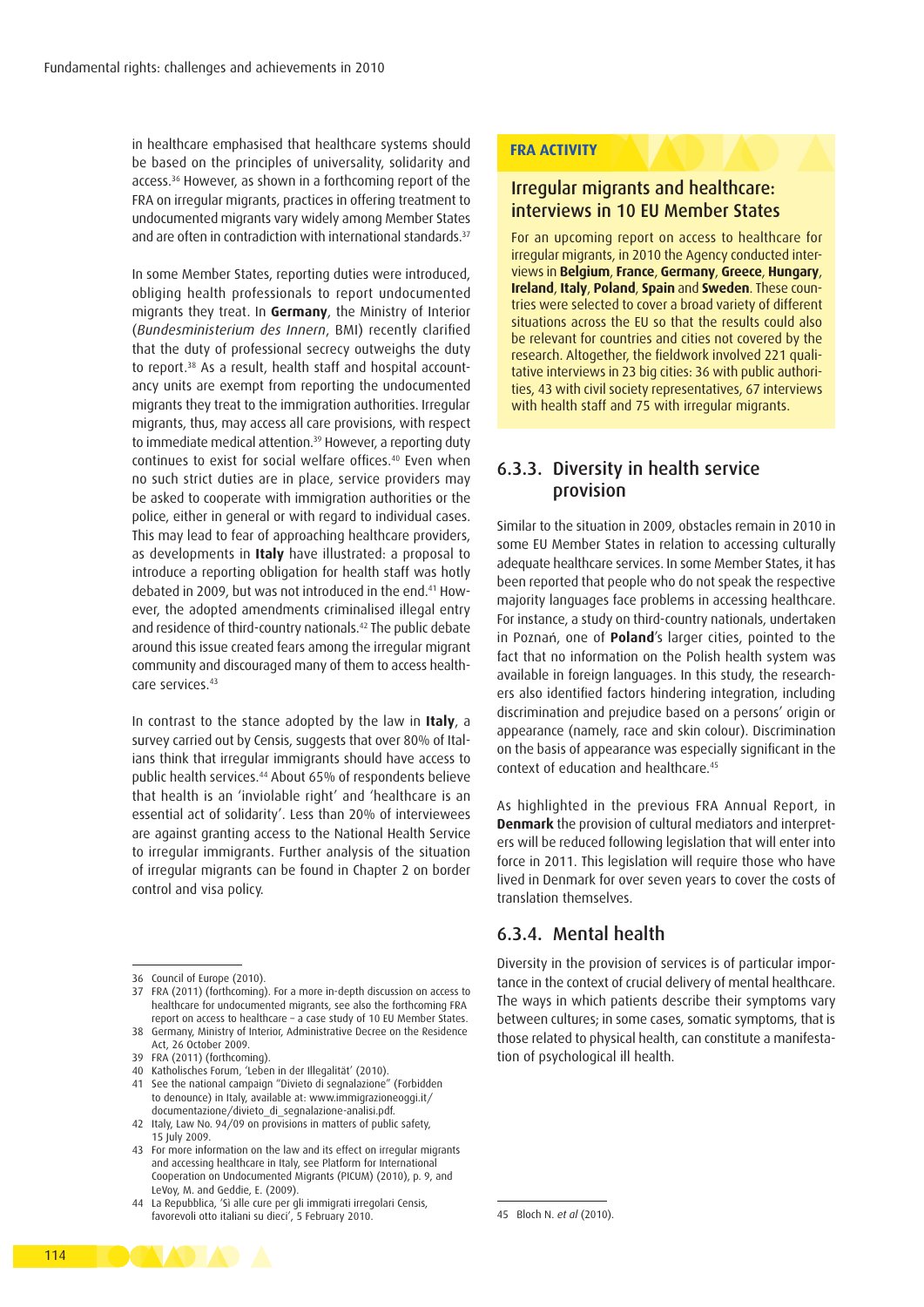#### Promising practice

#### Transcultural psychiatry: raising awareness on transcultural sensitivities

In Rekem, **Belgium**, the Public Psychiatric Care Centre (*Openbaar Psychiatrisch Zorgcentrum*, OPZC) introduced a working group on 'transcultural psychiatry'. In collaboration with the provincial integration centre (*Provininciaal Integratiecentrum*, PRIC) in Limburg and the intercultural mediation service of the hospital ZOL in Genk, the working group has the task of developing, in cooperation with the province, a policy concept for ensuring continued awarenessraising of transcultural sensitivities in mental healthcare delivery among staff involved in social work and care services.

*For more information, see: [www.opzrekem.be.](www.opzrekem.be)*

The 2010 ECRI report on the **UK** noted that, as regards mental health, some black and minority ethnic groups were significantly more likely to experience forms of mental health problems than others.46 This situation does not appear to have improved in recent years, although research is being conducted into the causes of this and understanding has improved. This resonates with the findings of the Care Quality Commission's 'Count Me In' 2009 census, published in January 2010, which monitors the ethnicity of people detained and treated in mental health hospitals against their will under the Mental Health Act 1983, which was last modified on 15 October 2009. The report shows that people from black and white/black mixed groups are three times more likely to be detained under the legislation than the average person, which can reflect wider disadvantage but may also indicate racism in the mental health system. In addition, the findings of an AESOP (Aetiology and ethnicity in schizophrenia and other psychoses) study found high rates of psychosis among the African-Caribbean population in the **UK**. 47 The study prompted a discussion in the pages of *The Guardian* newspaper between the study's authors and mental health activists.48 The activists oppose the view presented in the AESOP study, which states that schizophrenia had reached "epidemic" proportions among the African-Caribbean community in the UK. In the words of the Director of Black Mental Health UK (BMHUK): "We know from a number of reports that rather than being a reflection of the true incidence of mental illness, it is the result of medicalising cultural differences, social problems and institutional racism."49

Levels of poor mental health could result from discrimination or social exclusion. In the **Netherlands**, a research study examined the association between perceived discrimination and depressive symptoms among Turkish-Dutch and Moroccan-Dutch adolescents and young adults.50 Results show that respondents who perceived discrimination on a personal level were more likely to suffer from depression than those who did not perceive that they had been discriminated against. This association was greater for the Moroccan-Dutch population than the Turkish-Dutch population. Moreover, the Dutch Healthcare Inspectorate (*Inspectie voor de Gezondheidszorg*, IGZ) stated that many ethnic minorities in the Netherlands may have a different way of dealing with emotions such as shame, because they are raised in a so-called 'collectivist society', representing a different set of values to those of more individualised Western societies.<sup>51</sup> They may find it difficult to talk with a professional about mental problems. According to findings of the Institute of Mental Health and Addiction (*Trimbos Institute*), the staff of the mental healthcare services are not fully aware or trained to take this into account.<sup>52</sup>

Investment in the promotion of immigrant mental health is also part of the upcoming National Health Plan (2011-2016)53 in **Portugal**, under the theme of promoting immigrants access to the National Health Service.

The mental health of asylum seekers in particular also attracted attention in 2010. Insufficient access to psychological help for asylum seekers was noted in **Poland**, where a monitoring exercise covered five out of 20 asylum seekers centres operating in Poland and contained interviews of personnel and medical staff working at the centres as well as aliens living there.54 In **Finland**, adult asylum seekers are given access to mental healthcare, while there is a lack of services for children.55 A study from the **UK** points to the fact that indefinite detention has a negative impact on the health status of detained asylum seekers, who are said to experience high levels of mental health problems and suicide attempts.<sup>56</sup> For developments in the area of asylum, see Chapter 1 on asylum, immigration and integration.

<sup>56</sup> London Detainee Support Group (2010).



<sup>46</sup> Council of Europe, ECRI (2010b), p. 32.

<sup>47</sup> Aetiology and Ethnicity in Schizophrenia and other Psychoses Study Group (AESOP) (2006).

<sup>48</sup> The Guardian, 'Poor research or an attack on black people?', 3 March 2010.

<sup>49</sup> Mattilda MacAttram, BMHUK Director, quoted in 'Fightback over claims on mental illness and its prevalence among black people', The Guardian, 3 February 2010.

<sup>50</sup> Van Dijk, T.K, Agyemang, C., de Wit, M. and Hospern K. (2010).

<sup>51</sup> Hilderink, I. van't Land, H. and Smits, C. (2009).

<sup>52</sup> The Netherlands, Gemeenschappelijke Gezondheidsdient (2010).

<sup>53</sup> See Portugal, Ministerio de Saude (2002), No. 14/DSPCS.

<sup>54</sup> Fundacja Międzynarodowa Inicjatywa Humanitarna (International Humanitarian Initiative Foundation) (2009).

<sup>55</sup> Parsons, A. (2010).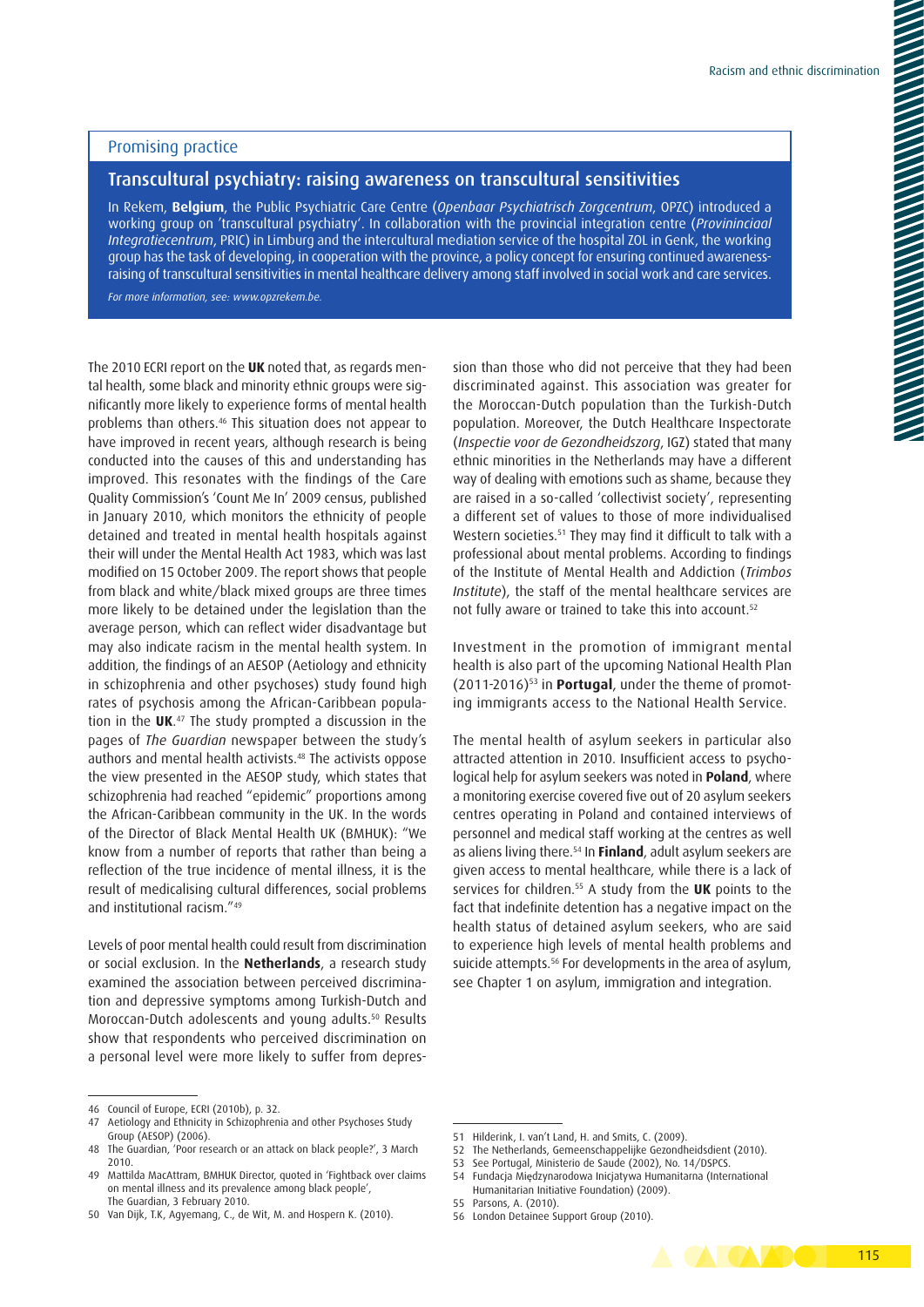## 6.4.Housing

This section will consider evidence from statistical patterns of inequality, as well as specific research projects, including discrimination testing, that points towards the existence of both direct and indirect discrimination in the area of housing. Roma and Travellers are the groups which are the most consistently disadvantaged in private and social housing. Findings emerging from the monitoring activities of ECRI and the United Nations Committee on the Elimination of Racial Discrimination (CERD) in 2010 drew attention to the continuing segregation and discrimination faced by these two groups in the area of housing; for more information on international monitoring, see Chapter 10 on international obligations. Migrants, refugees and asylum seekers are subject to legal and administrative restrictions in access to social housing in only a few Member States.

Housing is a crucial factor in determining the quality of life of all persons, and having an impact not only on day-today living conditions but also on employment and access to services, including education and healthcare. As such, housing is one of the most important aspects effecting the integration of people with an ethnic and migrant background. Promotion of the right to housing, recognised by the ICESCR to which all EU Member States are party, can be seen as an effective instrument of the integration process, as well as an important indicator of integration status. However, discrimination on the basis of race and ethnicity can have a serious impact on access to adequate housing.

#### *"Cases have also been reported of undocumented migrants sharing flats with many others, with the same beds being used according to the work schedule of individuals, with 5 or 10 beds allocated to one room."*

*UN Special Rapporteur report on adequate housing, addressing the situation of undocumented migrants in Europe, 9 August 2010, paragraph 52*

In his 2010 report, the UN Special Rapporteur on adequate housing as a component of the right to an adequate standard of living concluded that "discrimination and xenophobia affect the living conditions of migrants and their coexistence with the local community. They have thus been identified as key factors in the exclusion of migrants from adequate housing. States need to combat xenophobia and discrimination as a matter of urgency and ensure that no legislative or administrative acts reinforce discrimination against migrants with regard to their access to social or private housing. Moreover, States should take effective measures to ensure that housing agencies and private landlords refrain from engaging in discriminatory practices."<sup>57</sup>

Three trends can be identified in 2010. First, surveys and discrimination testing in a variety of EU Member States provide evidence that discrimination is still a frequent feature of the housing sector. In addition, the housing situation of Roma and Travellers continues to be perceived as a special case which deserves particular attention; for more information, see the focus section on Roma in the EU. Finally, access to social housing continues to be subject to various legal and administrative restrictions effecting persons belonging to vulnerable groups.

#### 6.4.1. Surveys and discrimination testing

According to the EU project on Promoting Comparative Quantitative Research in the field of Migration and Integration in Europe (PROMINSTAT) "evidence suggests that, in general terms, migrant and minority groups, given their more vulnerable position, continue to experience difficulties in accessing all tenures of housing. Various obstacles hindering access to housing have been documented. Both housing supply and affordability are undoubtedly central to this debate, yet other aspects such as direct or indirect discrimination on the part of landlords, agents, housing professionals, local authorities, banks etc. […] are also fundamental aspects".58 In **Germany**, the Criminological Research Institute of Lower Saxony (*Kriminologische Forschungsinstitute Niedersachsen*, KFN) published the results of a large scale questionnaire-based survey, carried out in 2006 among almost 45,000 secondary school students in the ninth grade. In a sub-sample, 20,604 German (non-migrant) ninth-grade students were asked about their attitudes towards certain minority members as neighbours. The results of the survey show that German youngsters prefer other native Germans in their neighbourhood over migrants and minorities. By far the most undesirable neighbours are Turks followed by ethnic German repatriates (*Spätaussiedler*). People with dark skin and Jewish people are considered more positively by the respondents, but still less desirable than Swedish and Italian neighbours.59

Another survey carried out by the Centre for Studies on Turkey (*Zentrum für Türkeistudien,* ZfT) among 1,000 migrants of Turkish origin, revealed that housing continues to be an area where people of Turkish origin in North Rhine-Westphalia experience discrimination: 39.1% of respondents reported experiences of discrimination when looking for a flat and 28.4% have encountered discrimination in the neighbourhood.60 In **Italy**, a survey carried out among 1,000 non-EU citizens in 2009 by the union of tenants, Sunia, revealed that landlords often refuse to rent to foreigners or do so only on unfavourable terms, such as high prices and low-quality housing. The survey showed that rents are on average 30% to 50% higher than those applied to Italians and landlords often asked for additional guarantees at the time of signing the lease, such as an Italian guarantor or a bank deposit.<sup>61</sup>



<sup>57</sup> UN, General Assembly (2010), paragraph 89.

<sup>58</sup> Fonseca, M. L., McGarrigle, J. and Esteves, A. (2010), p. 3.

<sup>59</sup> Baier, D., Pfieffer, C., Simonson, J., Rabold, S. (2009), p. 114.

<sup>60</sup> Sauer M. (2010).

<sup>61</sup> SUNIA (2009).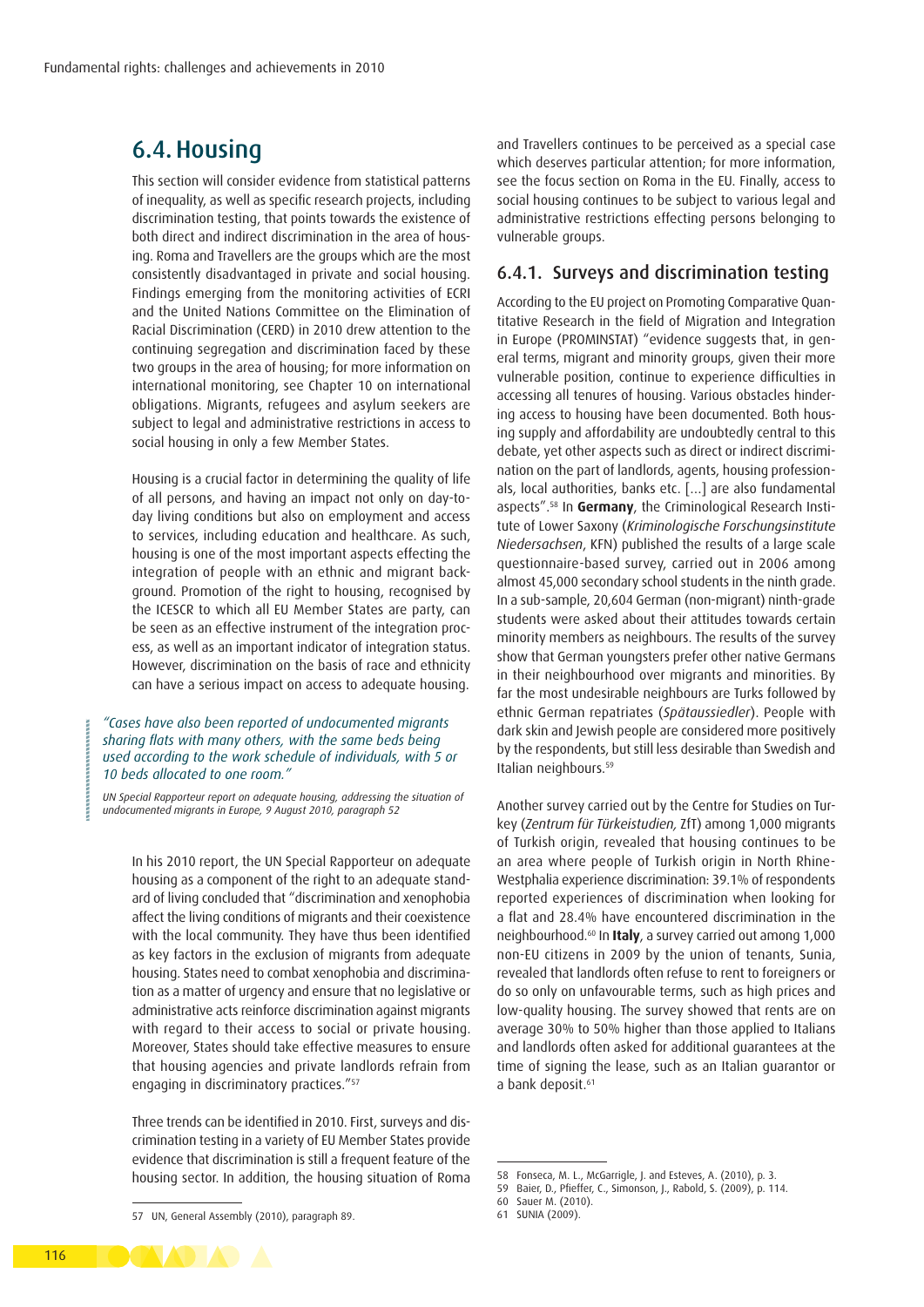In a few Member States, discrimination tests were carried out in order to determine the prevalence of discrimination against migrants and ethnic minority groups in access to the housing market. In **Spain**, a report of SOS Vizkaya Racism (SOS Racismo Bizkaia) found discrimination as one of the main reasons explaining the difficulties encountered by migrants in accessing decent housing in the city of Bilbao.<sup>62</sup> The report also includes the findings of a discrimination testing exercise based on 60 visits to private houses and 6 visits to estate agents that revealed that 64% of housing owners rented flats to native individuals but not to migrants and 50% of estate agents did not provide migrants with housing offers despite having flats in stock.

In **Italy**, the Centre for Public Policy of the University of Modena and Reggio Emilia conducted a field experiment using the Internet to measure discrimination in the Italian rental housing market. The research was based on 3,676 e-mails enquiring about the rental of vacant apartments in 41 Italian cities. The experiment revealed that in extensive areas of the Italian rental housing market there is a significant degree of discrimination against people from Arab and eastern European countries. The research also found that the most discriminated groups are those with names of Arab origin and, within the same group, men were found to be more discriminated against than women (the names used represented three different ethnic groups: Italian, Arab-Muslim and Eastern European).63

In **Sweden** in August 2010, the Equality Ombudsman (*Diskriminerings Ombudsmannen*) published a study on discrimination in the housing market based on discrimination testing. The property rental market was examined through almost 400 phone calls to 150 tenants in 90 different locations. The property purchasing estate market was examined by a total of 44 visits in Stockholm, Helsingborg and Lund. The study revealed that discrimination on the ground of ethnicity occurred to a greater extent than on other grounds, targeting mainly people of foreign background in the property rental market and Finnish Roma and Muslims in the property purchasing estate market, respectively.64

#### 6.4.2. Legal and administrative restrictions for access to social housing

Social housing serves different client groups in different states – in some states its use is confined to the very poor, while in others it houses low-waged working families or even those belonging to the middle class.<sup>65</sup> Access to social housing for migrants, refugees and asylum seekers is still subject to legal and administrative restrictions in a few EU Member States.

In her report, the UN Special Rapporteur on adequate housing as a component of the right to an adequate standard of living noted that "insufficient information and inadequate advice, discrimination in the allocation of dwellings or financial assistance, laws restricting the access of non-citizens to public housing, cumbersome bureaucracy and lack of access to grievance mechanisms restrict the access of migrants to public housing. In many countries migrants are not entitled to housing assistance or to public housing, which are reserved for long-term residents".66

In August 2010, the UN High Commissioner for Refugees (UNHCR) Regional Representation for Central Europe published its regular report on the situation of asylum seekers and refugees in central Europe, including **Slovenia**. With regard to the situation of refugees, the report noted that access to affordable housing tends to be a systematic problem for refugees in **Slovenia**, as they are not entitled to state non-profit housing and have to provide for their accommodation at market prices. In this respect, the report recommended "that stakeholders (Ministry of Interior, NGOs and UNHCR) approach the Ministry of Environment to review the issue of access to social housing with a view of ensuring that refugees and holders of permanent residence permits are eligible for non-profit apartments".67

The 2010 ECRI report on **France** noted that "direct and indirect racial discrimination towards immigrants, persons of immigrant origin and other visible minority groups remains a problem in both the private and the public housing sectors. With regard to social housing, a key problem is the lack of transparency of the system for allocating dwellings, which in the opinion of certain specialists can help create an environment conductive to potential discriminatory practices".68

In the **Netherlands**, in April 2010, the Minister of Housing, Communities and Integration gave permission<sup>69</sup> to extend the application of the Special Measures Urban Issues Act in the municipality of Rotterdam by four years.<sup>70</sup> According to this legislation, at the request of a city council, the Minister can identify areas in which additional requirements apply for persons seeking housing. The Act allows cities to regulate the housing market in these specific areas and to temporarily limit the influx of disadvantaged households, with no income or employment. The Dutch equality body, the Equal Treatment Commission (ETC) (*Commissie Gelijke Benhandeling*, CGB), has argued that the legislation results in indirect discrimination on the grounds of race, nationality and gender, affecting migrant groups disproportionately.<sup>71</sup> The government reasons, however, that the legislation aims to improve the living standards and strengthen the settlement and investment climate for businesses, within

<sup>71</sup> The Netherlands, ETC (2005).



<sup>62</sup> SOS Racismo Bizkaia (2010).

<sup>63</sup> Baldini, M., Federici M., (2010). On multiple discrimination, see Chapter 5 on equality and non-discrimination.

<sup>64</sup> Sweden, Equality Ombudsman(2010).

<sup>65</sup> Whitehead, C. and Scanlon, K. (2007).

<sup>66</sup> UN, General Assembly (2010), paragraph 89.

<sup>67</sup> UNHCR Regional Representation for Central Europe (2010), p. 71.

<sup>68</sup> Council of Europe, ECRI (2010a), p. 24.

<sup>69</sup> The Netherlands, Decision of the Dutch Government (2010).

<sup>70</sup> The Netherlands, Wet bijzondere maatregelen grootstedelijke problematiek (Stb. 2005, 726), 22 December 2005.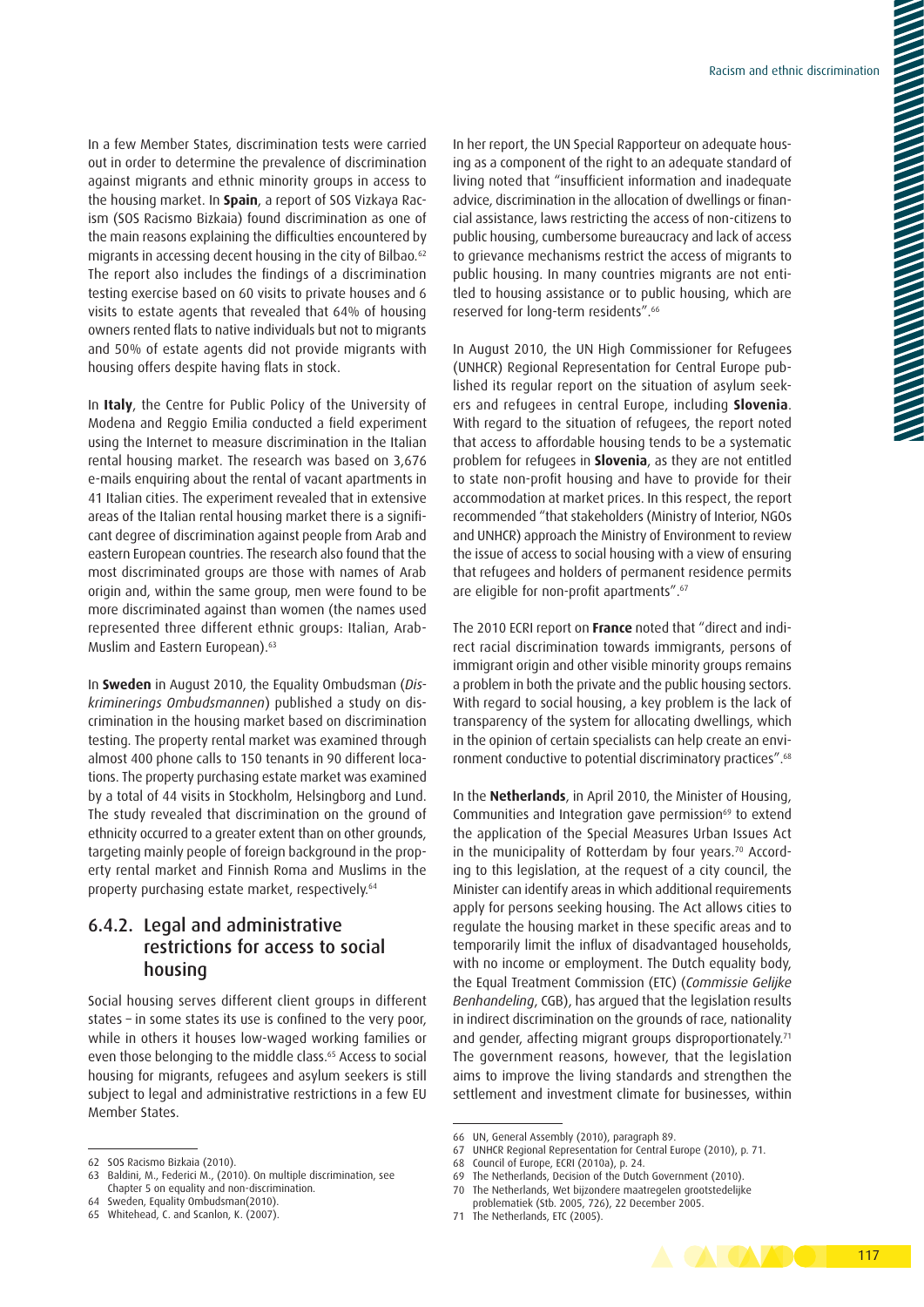#### Promising practice

#### Guidelines for rentals and sales of housing space

As a member of the international city network 'Cities for Human Rights', the city of Nuremberg has made fighting discrimination and racism against people with a migration background in the local housing market a political priority. To this end, the city of Nuremberg and stakeholders of the Nuremberg housing market have drafted guidelines specifically aimed at assisting the city, property companies, estate agents and landlords to consider migrants who want to rent or buy a flat without prejudice and free of discrimination.

*Nuremberg places emphasis on human rights and submits guidelines for housing, Media release of the Nuremberg City Hall, No. 994, 2 October 2009.*

specific poor areas. It submits that the selection is based on income, not on grounds of race, nationality or gender, and that it only applies to people who do not live in the Region of Rotterdam.

## 6.5. Education sector

The ability to access education can have a significant impact on the range of employment opportunities available to individuals, which in turn can affect income, housing and quality of life in general. Although the right to education is guaranteed in the European Convention on Human Rights (ECHR) and the ICESCR, among other international instruments, a number of challenges remain in ensuring equality and nondiscrimination in the sphere of education.

#### *"Education-related inequalities have an impact over the lifespan, not just in childhood. Differences in participation in education persist throughout life."72*

*UK Equality and Human Rights Commission (2010)*

This section focuses on equality in access to education and persisting forms of segregation in education. In more general terms, information received in the reporting period confirms, however, that racist incidents and discriminatory practices continue in the area of education. At the same time, regular and institutionalised reporting mechanisms are still lacking and 2010 did not witness overall improvement as regards the monitoring of racist incidents in schools. It appears, nevertheless, to be the case that systems for monitoring racist incidents in educational establishments, such as schools, are widespread in **France**, **Germany** and the **Netherlands**. In **Germany**, some federal states (*Bundesländer*) monitor right-wing extremism in schools. In the **UK**, schools have an obligation to collect and keep annual records of racist incidents in their establishments. In **France**, data on racist incidents is provided through the Vigilance and Information System on School Safety (*Système d'Information et de Vigilance sur la Sécurité scolaire*, SIVIS) and in the Netherlands, local and regional Anti-Discrimination Agencies register complaints in the area of education. It is unclear, whether other Member States currently have systematic monitoring of racist incidents in educational institutions in place.

#### 6.5.1. Equal access to education

While at a formal level EU Member States provide open access to education, in practice, vulnerable groups face many difficulties in accessing good quality education. In some Member States, the children of asylum seekers are not subject to compulsory schooling. This is, for instance, the case in Sweden, although asylum seekers' children do have a right to attend school. Discussion arose as to whether children who reside in **Sweden** without a residence permit should be granted the right to education and participation in pre-school. The Cabinet Office (*Regeringskansliet*) presented a proposal regarding access to school for all children in February 2010.73 In **Latvia**, in January 2010 the Ministry of Education and Science (*Izglītības un zinātnes ministrija*, IZM) received a complaint from a legal guardian of an asylum seeker about the failure to provide education opportunities envisaged by legislation.<sup>74</sup>

#### Promising practice

#### National register on discrimination in schools

According to a decision of the Dutch Ministry Council *(Ministerraad)* of June 2010, primary, secondary and vocational schools in the **Netherlands** will become obliged to register racist incidents in a single national registration system. Every second year, the figures will be made available in a national monitor. Discrimination on grounds of race, sex and sexual orientation is one of the categories of incidents that have to be registered. In the school year 2009-2010, a series of pilots took place in which clear definitions of different types of incidents were formulated. It is expected that the register will come into force on 1 August 2011.

*For more information, see Central government* (Rijksoverheid) *media release on a national incident recording mechanism for a safer school climate, 25 June 2010.* 

<sup>73</sup> Sweden, Cabinet Office (2010).

<sup>74</sup> Latvia, Ministry of Education and Science (2010), Letter No. 1-12/517.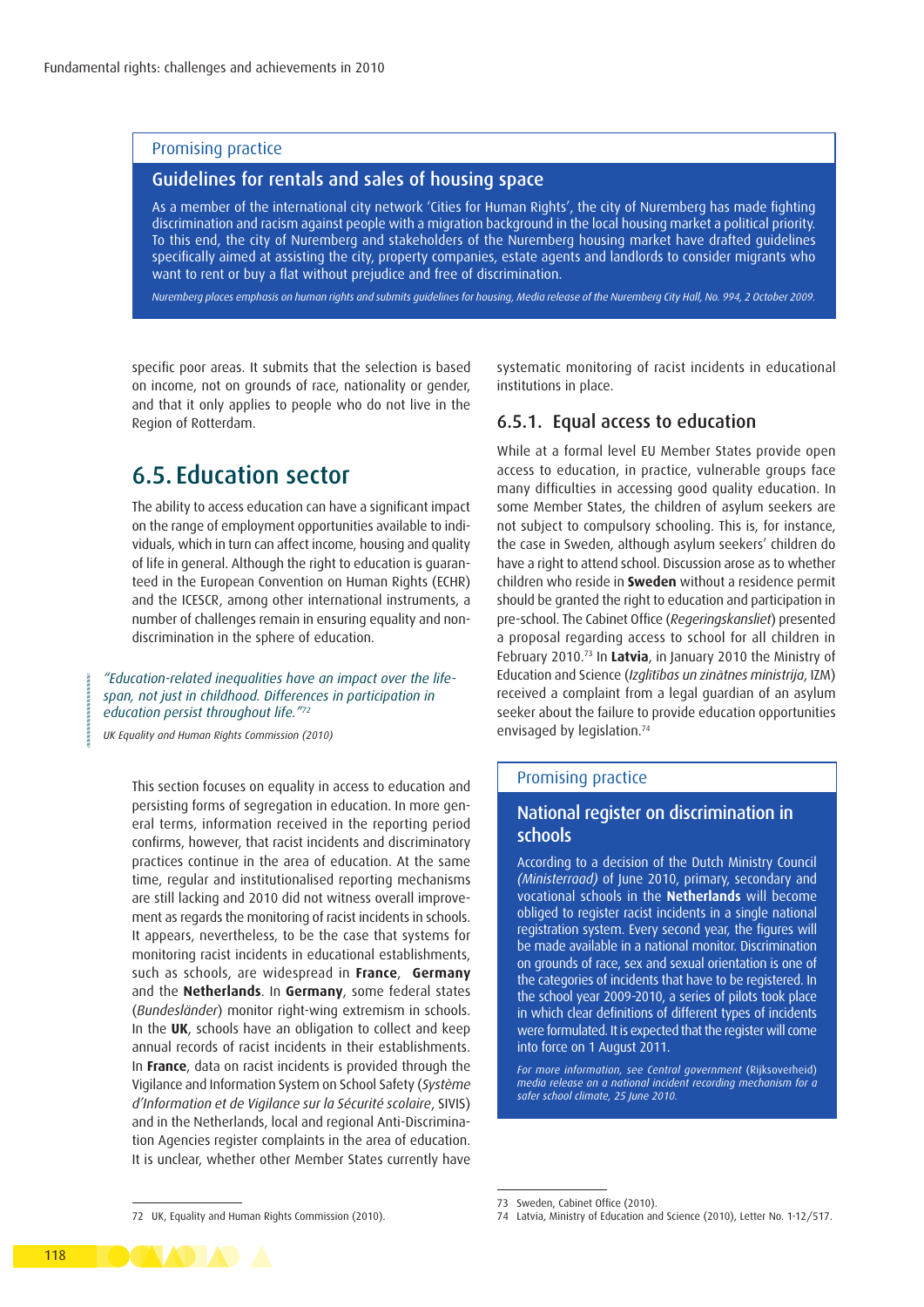Access problems are to be expected where school authorities are obliged to collect information and report on the legal status of students and their parents. According to data received in 2010 through a questionnaire sent to national authorities in the context of a FRA project on 'Fundamental rights of irregular migrants', in some Member States, including **Austria**, **Belgium**, **Finland**, **Greece**, **Italy** and the **Netherlands**, school authorities are prohibited from reporting irregular migrants to immigration authorities. It should also be noted that no provision relating to reporting irregular migrant children to the authorities exists in a number of other Member States, including **Bulgaria**, **Estonia**, **Luxembourg**, **Latvia**, **Finland**, **Portugal**, **Romania**, **Slovenia**, **Spain** and **Sweden**.

Exceptions are **Cyprus**, or – to some degree – **Slovakia**. In Cyprus a circular of the Migration Department requires state schools to inform authorities about the enrolment of undocumented children.75 In **Slovakia**, school administrations are obliged to report undocumented children attending or leaving a school on the basis of the Act on Stay of Aliens (Article 53 (3)).76 In **Germany**, the situation is more complicated: at federal level, a general 'duty to report' exists according to Article 87 of the Residence Act.<sup>77</sup> However, several federal states have enacted legislation or issued administrative instructions that exempt school authorities from this general duty, such as North Rhine-Westphalia.78 In Hamburg and Berlin, registration systems for school children were set up in the form of databases. Parents associations campaigned against this move and activists supporting data protection tried to boycott the database.79

Available data indicates that Roma are among the most disadvantaged as regards access to education. For example, in **France**, according to the annual report of the French Ombudsperson for Children (*Défenseur des enfants*), and in many international reports, Travellers as well as Roma migrants continue to encounter many difficulties and even refusals, when they seek to enrol their children in school.<sup>80</sup> For more information on the situation of Roma in the field of education, see this report's focus section on Roma in the EU.

Further barriers in accessing education include: geographical isolation and long distances to schools; unavailability of preschool facilities; unequal treatment in enrolment procedures and access testing.

However, initiatives for widened and fairer access to education can also be noted. For instance, in **Germany**, in the federal state Hesse a new provision came into force at the end of 2009, which removed practical barriers for undocumented migrants to enrol their children at school. According to a new regulation, which was introduced with an amendment to section 3 of the Hesse State Act on schooling for pupils with non-German mother tongue, an official document, proving residence status or that the family is registered in the municipality, or a 'toleration' certificate (*Duldungs-Bescheinigung*), is no longer required for the enrolment procedure.<sup>81</sup>

#### 6.5.2. Segregation in education

In past years, a number of research studies have pointed to the fact that segregation produces and reproduces inequality. In its report, *Segregation of Roma children in education*, the European Commission classified segregation as "structural discrimination" that is not justifiable under the Racial Equality Directive.82 The practice of sending students with a Roma or migrant background to special needs schools remains a problem. For further information, see this report's focus Chapter on Roma in the EU. In **Bulgaria**, the enrolment of pupils with normal intellectual capacity in establishments for children with disabilities is explicitly forbidden by Regulation No. 6 (2002) of the Minister of Education, Youth and Science. Its implementation is monitored by the Commission for Protection against Discrimination, together with relevant NGOs. The final list of the children with special educational needs is approved by the Minister. Due to these additional procedural guarantees, the number of children judged to have special educational needs dropped in 2010 by 760 out of 2,571 children assessed by the Special Expert Commission established by the Ministry of Education, Youth and Science. Consequently, as of September 2010, the total number of children with disabilities who attend special schools amounted to 1,811 children.

In its 2010 report on the **Netherlands**, CERD expressed its concerns about forms of segregation in Dutch primary and secondary schools. Measures that have been taken in previous years, including the establishment of the Mixed Schools Knowledge Centre (*Kenniscentrum Gemengde Scholen*, KGS) and the role assigned to the Education Inspectorate in promoting integration, have proved inadequate. CERD urged the Dutch authorities to increase their efforts to prevent and abolish segregation in education, for example, through the review of admissions policies that may have the effect of creating or exacerbating segregation.83

In **Hungary**, the Supreme Court reversed the decision of the second instance court, holding that the segregation of Roma children amounted to discrimination. This case had been appealed by the Chance for Children Founda-



<sup>75</sup> November 2004, (not publically available).

<sup>76</sup> Slovakia, Zákon č. 48/2002 Z. z. o pobyte cudzincov a o zmene a doplnení niektorých zákonov (Act on Stay of Aliens).

<sup>77</sup> Germany, Gesetz über den Aufenthalt, die Erwerbstätigkeit und die Integration von Ausländern im Bundesgebiet (AufenthG) (2004), Article 87.

<sup>78</sup> Deutsches Rotes Kreuz and Caritas, *Aufenthaltsrechtliche Illegalität: Beratungshandbuch* 2010, p. 18.

<sup>79</sup> For more information, see, for example, the Berlin Refugee Council website (*Flüchtlingsrat Berlin*) available at: [www.fluechtlingsrat](http://www.fluechtlingsrat-berlin.de/print_pe.php?sid=424)[berlin.de/print\\_pe.php?sid=424](http://www.fluechtlingsrat-berlin.de/print_pe.php?sid=424).

<sup>80</sup> Défenseur des enfants (2009), p. 95-96. See also sections on Roma migrants and Travellers in CERD (2010).

<sup>81</sup> Vogel, D. and Aßner, M. (2010).

<sup>82</sup> European Commission (2007).

<sup>83</sup> UN CERD (2010b).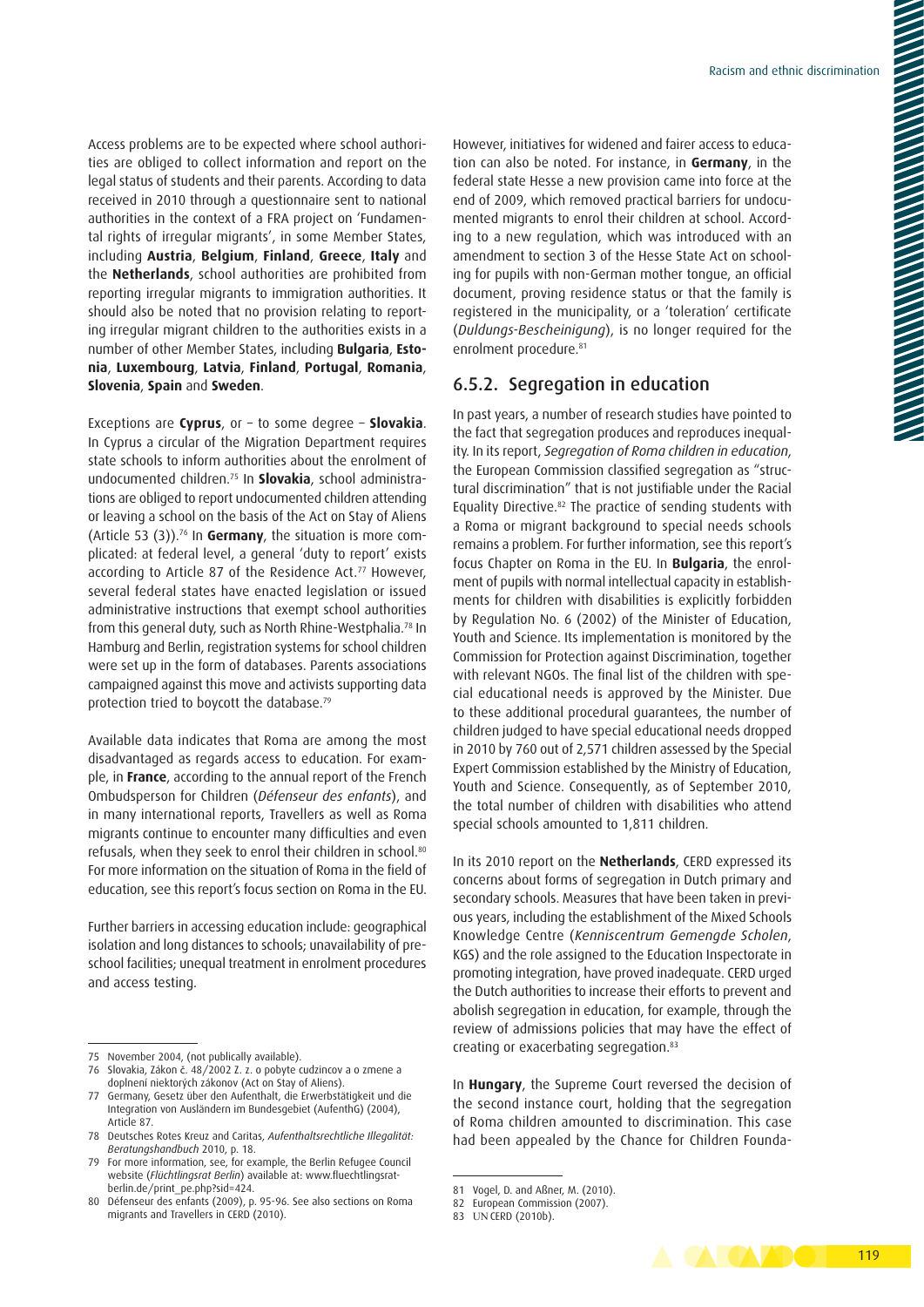tion. The case concerned the segregation of Roma pupils, where different buildings within the same schools were predominantly used for either Roma or children from the majority. The Supreme Court established that segregation did not require active behaviour. By not taking measures to redress the factual situation, the local council and schools had effectively segregated Roma pupils. The court pointed out that neither the lack of space in the central buildings, nor long-standing traditions, nor special forms of education, justified segregation of the Roma pupils.

In 2009, the **Bulgarian** Helsinki Committee reported that Roma pupils who go to school with Bulgarian children are often verbally harassed because of their ethnic background which eventually results in them leaving education.<sup>84</sup> In this sense, the reversal of segregation should be accompanied by measures to combat harassment and discrimination of Roma pupils in mainstream schools. For more information, please see this report's focus Chapter on Roma in the EU.

## 6.6. Racist crime

This section focuses on the situation in the EU with respect to manifestations of racially motivated and related crime (hereafter 'racist crime') – which is one of the most extreme expressions of racism and xenophobia against specific groups in society. Further developments relating to the rights of victims of crime can be found in Chapter 9 on protection of victims.

It is important to note that the information presented here is based only on an analysis of publicly available official data on racist crime (government as opposed to NGO generated), and is therefore necessarily limited to those Member States that collect sufficient data for analysis. The information can be usefully compared with results from the FRA EU Minorities and Discrimination Survey (EU-MIDIS),<sup>85</sup> which includes data on the prevalence of respondent-perceived racially or religiously motivated crime based on information supplied in interviews with 23,500 ethnic minority and immigrant people across the EU. EU-MIDIS results indicated that between 57% and 74% of incidents of assault or threats, depending on the different respondent groups surveyed, were not reported to the police. In this regard, and in the general absence of alternative sources of data collection on racist crime such as victimisation surveys in the style of EU-MIDIS, it should be kept in mind that, in all likelihood, official data will represent only a minority of incidents that actually take place. Nationally recorded statistics can only be understood as representing those few incidents that come to the attention of the police and are processed through Member States' criminal justice systems.

85 FRA (2009).

#### 6.6.1. Developments and trends in officially recorded racist crime

Across the EU, the collection and public availability of official criminal justice data on racist crime continues to vary significantly between Member States, with some publishing no data (such as **Bulgaria** and **Greece**) and only a few collecting and publishing comprehensive data on a regular basis (such as **Finland**, **Sweden** and the **UK**). Uncritical readings of existing data on racist crime can make it appear that those few Member States that comprehensively record and publish data have a greater problem with some of the most abhorrent forms of racism – such as racially motivated violent crime – than those that publish no or limited data. A more insightful reading of official data is that the collection and publication of extensive figures indicates that a Member State is effectively responding to racist crime by acknowledging its existence, and the State's response to it, in a transparent way.

Table 6.1 shows the status of official criminal justice data collection mechanisms on racist crime in the EU27 for 2009. The reality is that for the past six years for which the FRA, and its predecessor the European Union Monitoring Centre on Racism and Xenophobia (EUMC), has categorised the status of data collection on racist crime there has been no overall improvement in data collection across the EU. Notably, **Sweden** has progressed from 'Good' to 'Comprehensive' data collection, particularly as a reflection of changes in 2008 that saw the extension of racist and other hate crime categorisation. However, the continuing status quo illustrates the extent to which many Member States are not responding to racist crime as a fundamental rights abuse that warrants improved data collection in order to formulate policies and courses of action to address it.

Table 6.2 indicates trends in criminal justice data on racist crime, encompassing a range of incidents and crimes, which variously cover racism, xenophobia, anti-Semitism and related crimes such as incitement to racial hatred and violence, which are based on the most recent publicly available government data. In some of the Member States which are in the 'lowest' category according to the status of their data collection mechanisms, details on racist crime incidents are collected by the police, but these are available only upon specific request and the data are not systematically published on a regular basis – this is the situation for example in **Cyprus**. On the other hand, in **Spain** detailed data on racist crimes is available for Catalonia and bigger cities, but a data collection system is yet to be implemented nationwide.

When looking at official criminal justice data on racist crime, direct comparisons should not be made between data gathered in different EU Member States. This is because information is reported and recorded differently in each Member State. However, looking at fluctuations in recorded crime *within* a Member State can serve to highlight patterns in both manifestations of racist crime and changes

<sup>84</sup> Bulgaria, Български хелзинкски комитет (2009).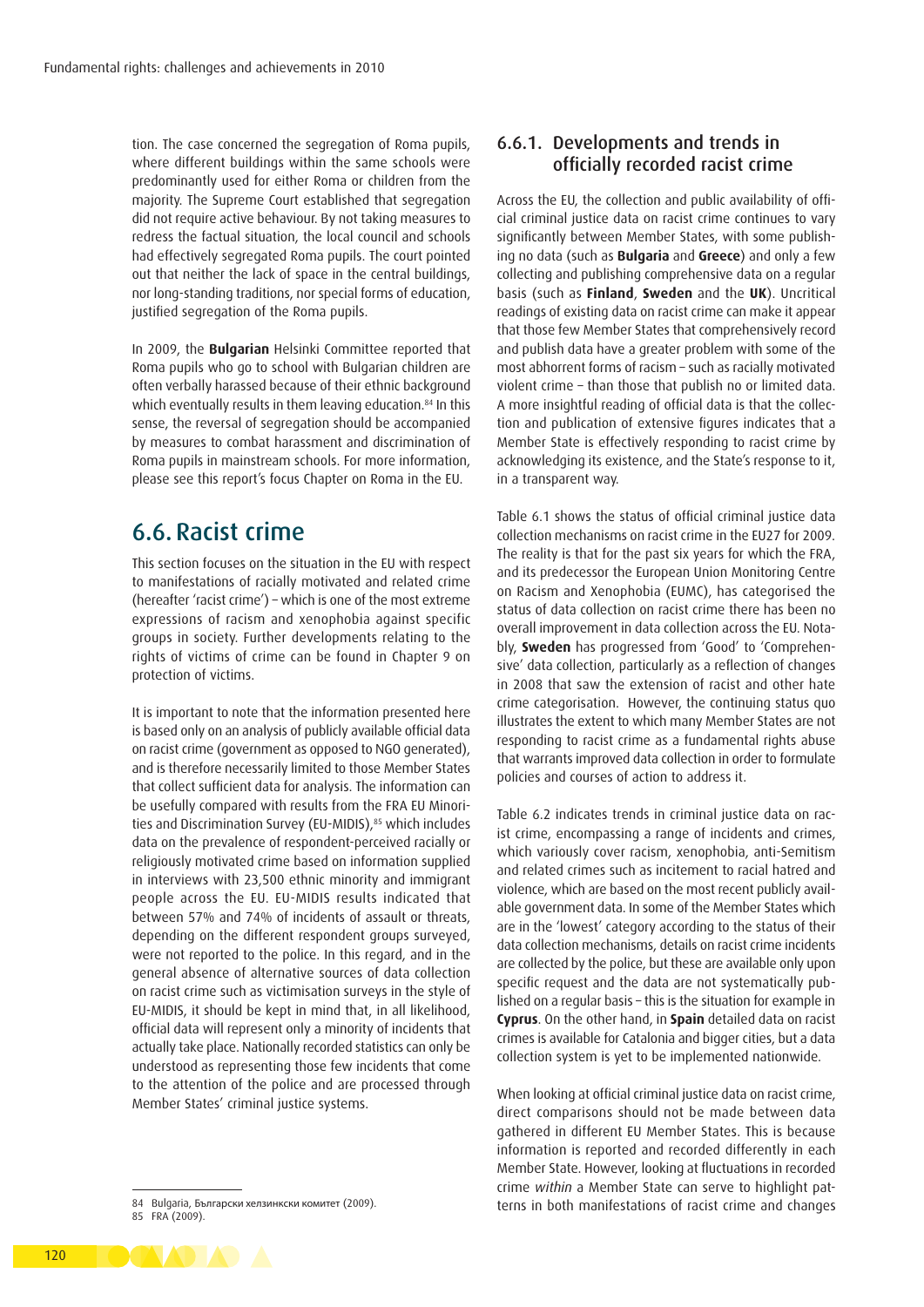| Official data not<br>systematically available                                             | <b>Limited</b>                                                                                                                                         | Good                                                                                                                  | Comprehensive                                                                                                                |
|-------------------------------------------------------------------------------------------|--------------------------------------------------------------------------------------------------------------------------------------------------------|-----------------------------------------------------------------------------------------------------------------------|------------------------------------------------------------------------------------------------------------------------------|
| Official national data tend<br>either not to be collected<br>or made publically available | Limited reporting on a hand-<br>ful of investigations and court<br>cases, and/or focus on gen-<br>eral discrimination that can<br>include racist crime | A good system exists to register<br>crimes, and/or system focuses<br>on right-wing extremism and/<br>or anti-Semitism | Extensive data collection,<br>with detail typically provided<br>about victim characteristics,<br>place of victimisation etc. |
| Bulgaria<br>Cyprus<br>Greece<br>Portugal<br>Spain                                         | Estonia<br>Hungary<br>Italy<br>Latvia<br>Lithuania<br>Luxembourg<br>Malta<br><b>Netherlands</b>                                                        | Austria<br>Belgium<br>Czech Republic<br>Denmark<br>France<br>Germany<br>Ireland<br>Poland                             | Finland<br>Sweden<br><b>UK</b>                                                                                               |
|                                                                                           | Romania<br>Slovenia                                                                                                                                    | Slovakia                                                                                                              |                                                                                                                              |

#### Table 6.1: Status of official criminal justice data collection mechanisms on racist crime in the EU27

*Source: FRA, 2010*

#### Table 6.2: Trends in officially recorded racist crime, 2000-2009

|                     | 2000                | 2001             | 2002              | 2003   | 2004   | 2005   | 2006               | 2007   | 2008     | 2009   | 0/0<br>change<br>2008-<br>2009 | 0/0<br>change<br>$2000 -$<br>2009 |
|---------------------|---------------------|------------------|-------------------|--------|--------|--------|--------------------|--------|----------|--------|--------------------------------|-----------------------------------|
| Belgium             | 757<br>crimes       | 751              | 727               | 848    | 1,021  | 1,272  | 1,375              | 1,304  | 1,188    | 1,053  | $-11.4%$                       | $+8.5%$                           |
| Czech<br>Republic   | 364<br>crimes       | 452              | 473               | 335    | 364    | 253    | 248                | 196    | 217      | 265    | $+22.1%$                       | $-6.0%$                           |
| <b>Denmark</b>      | 28<br>incidents     | 116              | 68                | 53     | 37     | 87     | 227                | 35     | $175*$   | 306    | $+74.9%$                       | $+89.1%$                          |
| Germany             |                     | 14,725<br>crimes | 12,933            | 11,576 | 12,553 | 15,914 | 18,142             | 17,607 | 20,422   | 19,468 | $-4.7%$                        | $+8.2%$<br>2001-2009              |
| France              | 903<br>reports      | 424              | 1,317             | 833    | 1,574  | 979    | 923                | 723    | 864      | 1,841  | $+113.1%$                      | $+6.1%$                           |
| Ireland             | 72<br>reports       | 42               | 100               | 62     | 84     | 94     | 173                | 214    | 172      | 128    | $-25.6%$                       | $+27.9%$                          |
| Austria             | 450 com-<br>plaints | 528              | 465               | 436    | 322    | 406    | 419                | 752    | 835      | 791    | $-5.3%$                        | $+11.3%$                          |
| Poland              | 215<br>crimes       | 103              | 94                | 111    | 113    | 172    | 150                | 154    | 122      | 109    | $-10.7%$                       | $-1.5%$                           |
| Slovakia            | 35<br>crimes        | 40               | 109               | 119    | 79     | 121    | 188                | 155    | 213      | 132    | $-38.0%$                       | $+31.6%$                          |
| Finland             | 495<br>crimes       | 448              | 364               | 522    | 558    | 669    | 748                | 698    | $1,163*$ | 1,385  | $+19.1%$                       | $+33.1%$                          |
| Sweden              | 2.703<br>crimes     | 2,785            | 2,391             | 2,436  | 2,414  | 2,383  | 2,575              | 2,813  | 4,826**  | 4,707  | $-2.5%$                        | $+10.3%$                          |
| England<br>& Wales  | 47,701<br>incidents | 53,121           | 54,858            | 49,344 | 54,157 | 57,863 | 60,926             | 62,071 | 58,445   | 55,862 | $-4.4%$                        | $+2.2%$                           |
| Scotland            |                     |                  | 1.699<br>offences | 2,673  | 3,097  | 3,856  | 4,294              | 4,474  | 4,543    | 4,564  | $+0.5%$                        | $+18.1%$<br>2002-2009             |
| Northern<br>Ireland |                     |                  |                   |        |        |        | 1,006<br>incidents | 1,183  | 1,044    | 1,036  | $-0.8%$                        | $-0.5%$<br>2002-2009              |

*Notes: \* Not comparable with previous years due to changes in the incident counting rules. \*\* Not comparable with previous years due to changes in the definition of hate crime.*

*Source: FRA, 2010*

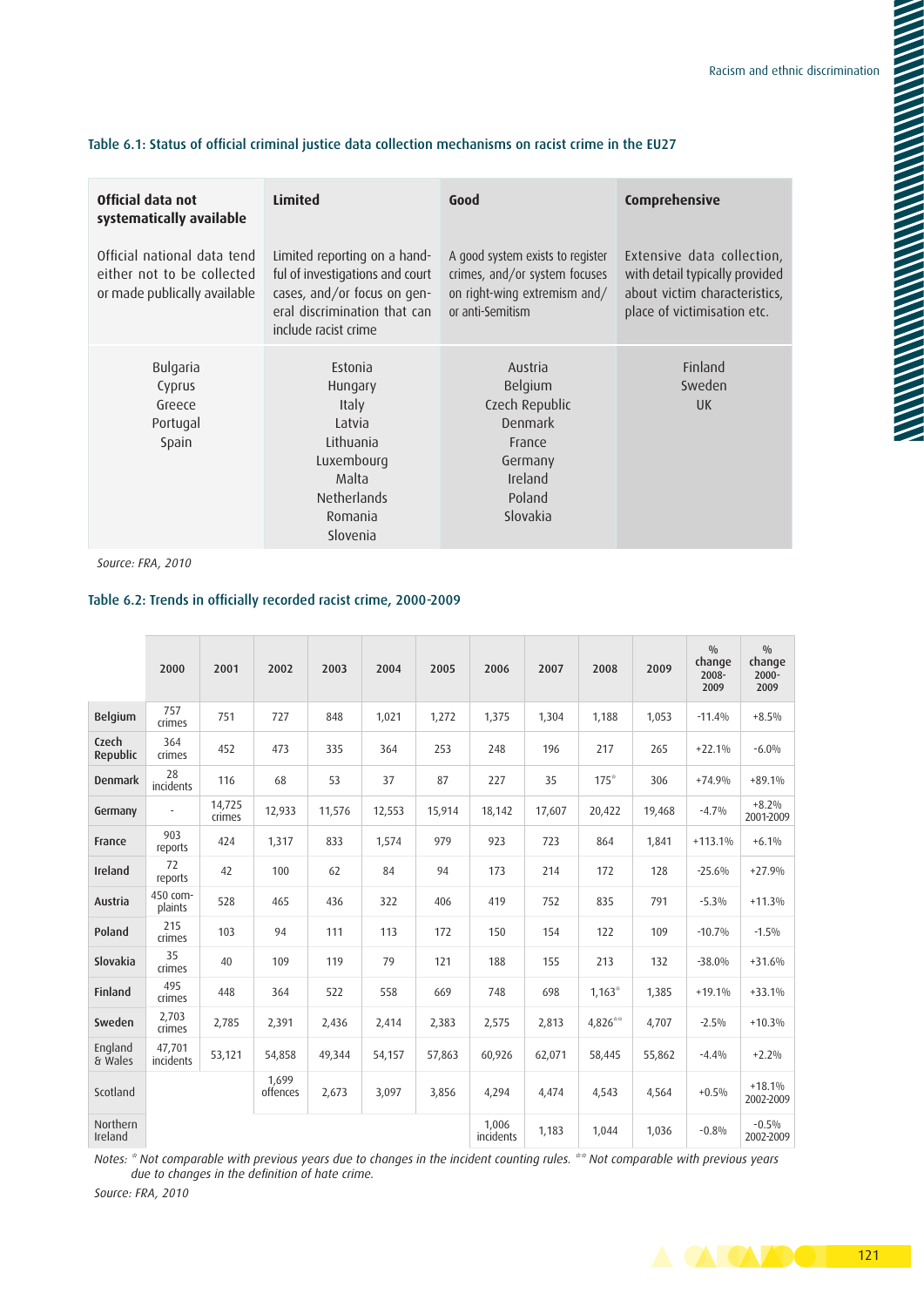in recording practices. However, Member States with low absolute figures, such as **Denmark**, tend to show the most significant percentage changes from year to year. Therefore, fluctuations in recorded crime in these countries have to be interpreted cautiously. In addition, in 2008 **Denmark**, **Finland** and **Sweden** changed their system of recording racist crime, which resulted in notable increases in recorded crime between 2007 and 2008, and continuing high levels of recorded racist crime in 2009 in contrast with earlier periods. As a result, long-term trend analysis of data for these countries has to be treated with caution and contextualised with respect to changes in data collection practices. With this in mind, Table 6.2 shows the following:

- during the period 2000-2009, 10 of the 12 Member States, which publish sufficient criminal justice data on racist crime to be able to undertake an analysis of trends, experienced an upward trend in recorded racist crime. The **Czech Republic** and **Poland** experienced a downward trend;
- looking only at the most recent two years for which data is available for comparison – 2008 to 2009 – four of the 12 Member States which collect sufficient criminal justice data on racist crime experienced an upward trend in recorded racist crime.<sup>86</sup>

In sum, looking at overall long-term trends in recorded racist crime from 2000 to 2009, a picture emerges of a general increase in the majority of Member States where sufficient data is available for analysis. In comparison, when looking at trends between the latest two years for which data is available, only one third of Member States indicate an increase. In **France**, the 113% rise in recorded racist crime in the period 2008-2009 largely reflects a significant increase in recorded anti-Semitism during 2009 (see Table 6.3), which occurred around the time of Israeli interventions in Gaza. To this end, it can be deduced that events elsewhere in the world can have an impact on manifestations of racism at the Member State level. Herein, comparison of data between two years can highlight the influence of particular events on fluctuations in racist crime, while the analysis of data over several years allows for an assessment of general trends that are not subject to sporadic influences.

#### 6.6.2. Trends in anti-Semitism

Given Europe's history in the twentieth century, the need to collect data specifically on anti-Semitism remains important. However, only six Member States collect sufficiently robust criminal justice data on anti-Semitic crime for a trend analysis.

Looking at Table 6.3, the picture of anti-Semitic crime that emerges is as follows:

- between 2001 and 2009 four out of six Member States, for which a trend analysis was undertaken, experienced an overall upward trend, while two remained stable;
- in comparison, between 2008 and 2009 five out of six Member States showed an upward trend and one a downward one. In the case of **Austria**, the recorded figures are consistently lower each year, and therefore the notable 47.8% decrease between 2008 and 2009

|              | 2001  | 2002  | 2003  | 2004  | 2005  | 2006  | 2007  | 2008  | 2009  | 0/0<br>change<br>2008-2009 | 0/0<br>change<br>2001-2009 |
|--------------|-------|-------|-------|-------|-------|-------|-------|-------|-------|----------------------------|----------------------------|
| Austria      | 3     | 20    | 9     | 17    | 8     | 8     | 15    | 23    | 12    | $-47.8%$                   | $+9.1%$                    |
| France       | 219   | 936   | 601   | 974   | 508   | 571   | 402   | 459   | 815   | $+77.6%$                   | $+0.4%$                    |
| Germany      | 1,629 | 1,594 | 1,226 | 1,346 | 1,682 | 1,662 | 1,561 | 1,496 | 1,520 | $+1.6%$                    | $+0.3\%$                   |
| Netherlands* | 41    | 60    | 50    | 58    | 65    | 108   | 50    | 49    | 67    | $+36.7%$                   | $+4.0%$                    |
| Sweden       | 115   | 131   | 128   | 151   | 111   | 134   | 118   | 159   | 250   | $+57.2%$                   | $+10.3%$                   |
| UK**         | 310   | 350   | 375   | 532   | 459   | 598   | 561   | 546   | 926   | $+69.6%$                   | $+25.7%$                   |

#### Table 6.3: Trends in recorded anti-Semitic crime, 2001-2009

*Notes: \* Statistics of the Dutch Public Prosecution Service: number of discriminatory incidents where anti-Semitism was identified, but which might not relate specifically to anti-Semitic crime.*

*\*\* The UK data is from the 'Community Security Trust', an independent Jewish organisation, which is used as source material by official government publications in the UK.*

*In addition to the Member States listed here, the Centre for Equal Opportunities and Racism (CEOOR) in Belgium also releases official statistics on complaints of anti-Semitism, but these statistics go beyond addressing just racist crime. For more information, see FRA (2010).*

*Source: FRA, 2010*

86 For the UK, the overall trend in recorded crime is based on data for England and Wales. This reflects the relative population of England and Wales in comparison with Scotland and Northern Ireland. In Scotland, recorded racist incidents showed a year-on-year downward trend over the period of 2006-2007 to 2008-2009. See [www.scotland.](www.scotland.gov.uk/Publications/2010/04/26153852/8) [gov.uk/Publications/2010/04/26153852/8](www.scotland.gov.uk/Publications/2010/04/26153852/8)

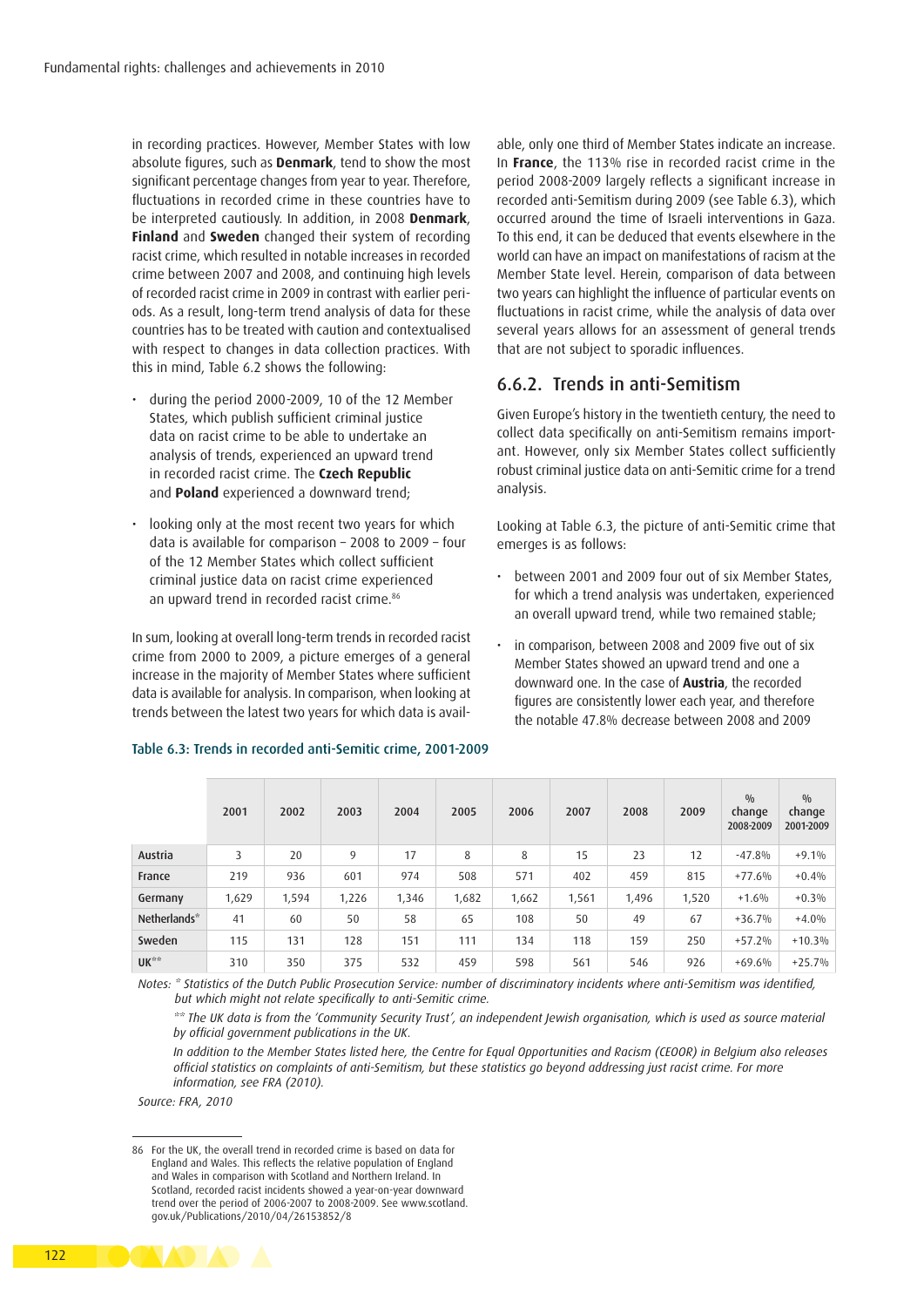has to be put into perspective as based on only eleven crimes. Also the 36.7% increase in incidents in the Netherlands is based on 18 recorded cases more in 2009, compared with 2008. In comparison, in **France**, and also potentially in the **UK** and **Sweden**, the notable increases in recorded anti-Semitic crime can be cautiously attributed to the influence of events concerning Israel and Palestine in 2009 – as noted in the previous sub-section.

#### **FRA ACTIVITY**

#### Anti-Semitism in the EU

In April 2010, the FRA published a *Summary overview of the situation of anti-Semitism in the European Union in the period 2001-2009*. This is the sixth update of the 2004 report on manifestations of anti-Semitism in the EU; it contains governmental and non-governmental statistical data covering 2001 to 2009 for those EU Member States that have official or unofficial data and statistics on anti-Semitic incidents.

*For more information, see:*

*[http://fra.europa.eu/fraWebsite/research/publications/publications](http://fra.europa.eu/fraWebsite/research/publications/publications _per_year/2010/pub_cr_antisemtism_update_2010_en.htm) [\\_per\\_year/2010/pub\\_cr\\_antisemtism\\_update\\_2010\\_en.htm](http://fra.europa.eu/fraWebsite/research/publications/publications _per_year/2010/pub_cr_antisemtism_update_2010_en.htm)*

#### 6.6.3. Trends in right-wing extremism

In line with the focus on data collection on anti-Semitism in Europe, another traditional area for data collection in some Member States concerns the activities of right-wing extremist groups with regard to racist and related hate crimes. To date, only four Member States collect criminal justice data that is sufficiently robust to allow for a comparison of trends in crime with an extremist right-wing motive.

Looking at Table 6.4, the most notable long-term increase in recorded crime with an extremist right-wing motive can be noted in **Germany**, whereas in **Austria** and **Sweden** very slight increases are recorded. For **France**, no discernible long-term trend can be noted. However, the one-year trend analysis between 2008 and 2009 shows a very different pattern, as **France** has a 40% increase in recorded crime with an extremist right-wing motive, while **Sweden** shows a major decrease in extremist right-wing crime in this 12-month period and **Germany** shows a slight decrease. These 12-month fluctuations could reflect either an actual increase or decrease in the activities of right-wing extremists, particularly with regard to Internet-based crime. It can also indicate potential improvements or downturns in the detection and prosecution of these activities by criminal justice agencies in these four Member States, which might be explained by factors such as shifting police priorities and resource allocation. At the same time, the (historical) focus in some Member States on data collection concerning crimes with an extremist right-wing motive needs to be contextualised against manifestations of 'racist' and related 'hate' crimes where the perpetrators have no political 'extremist right-wing' motivation. Evidence from the Agency's EU-MIDIS survey, as reported in last year's Annual Report, indicates that the involvement of persons with such a background is, according to respondents who indicated they were victims of racially motivated crime, very limited with respect to incidents that could be considered as 'racist'.

Evidence from the FRA's RAXEN research teams indicates increased Internet use, including the use of social networks, by different individuals and groups in the promotion and perpetration of hate crime against particular groups in society.87 In this regard, it is notable that 18 Member States still have to ratify the additional protocol to the Council of Europe's Convention on Cybercrime concerning the criminalisation of acts of a racist and xenophobic nature committed through computer systems. Twelve EU Member States have already signed the Council of Europe convention.

#### Table 6.4: Trends in recorded crime with an extremist right-wing motive, 2000-2009

|         | 2000                     | 2001   | 2002   | 2003   | 2004   | 2005   | 2006   | 2007   | 2008   | 2009   | 0/0<br>change<br>2008-2009 | 0/0<br>change<br>2000-2009 |
|---------|--------------------------|--------|--------|--------|--------|--------|--------|--------|--------|--------|----------------------------|----------------------------|
| Austria | 291                      | 301    | 261    | 264    | 189    | 188    | 204    | 280    | 333    | 356    | $+6.9%$                    | $+1.8%$                    |
| Germany | $\overline{\phantom{a}}$ | 10.054 | 10.902 | 10,792 | 12,051 | 15,361 | 17,597 | 17,176 | 19,894 | 18,750 | $-5.8%$                    | $+16.6%$<br>2001-2009      |
| France  | 207                      | 198    | 179    | 148    | 461    | 419    | 301    | 247    | 129    | 181    | $+40.3%$                   | $+0.1%$                    |
| Sweden  | 566                      | 392    | 324    | 448    | 306    | 292    | 272    | 387    | $667*$ | 538    | $-19.3%$                   | $+2.3%$                    |

*\* Not comparable with previous years due to changes in the definition of crimes with an extremist right-wing motive.*

<sup>87</sup> Data collected in the EU27 as part of the FRA research study on 'Racist and related hate crimes in the EU', which was submitted to the Agency in September 2010 and will be published after analysis.

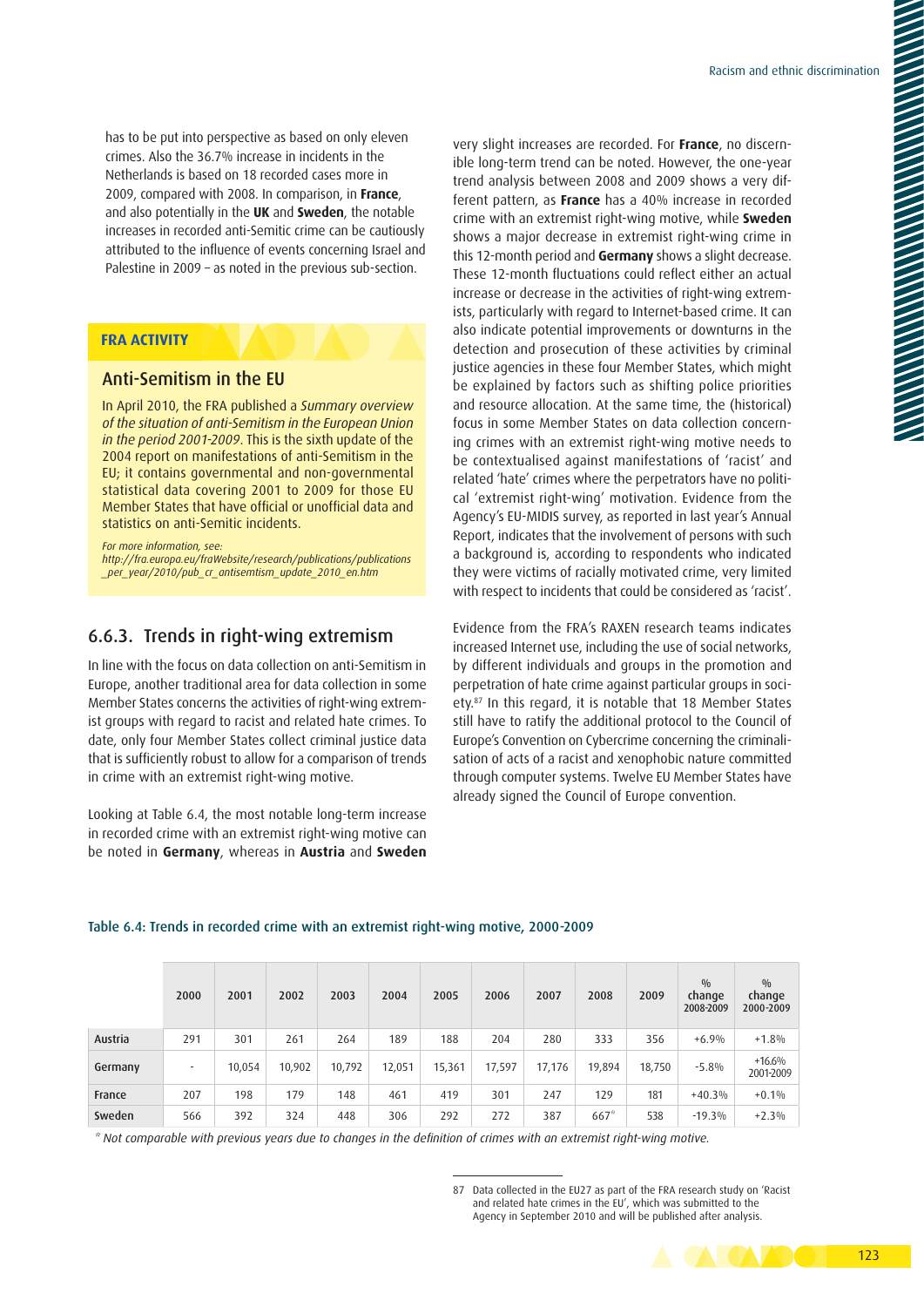#### **FRA ACTIVITY**

#### Ethnic profiling and low levels of trust in police

In 2010, the FRA launched a Guide to assist law enforcement officers in understanding the differences between legitimate uses of profiling as an investigatory tool and profiling that breaches rules on non-discrimination. It also featured examples of good practice from various EU Member States. The Guide is accompanied by a *Data in Focus Report* on police stops and minorities, which presents data from the FRA EU-MIDIS survey comparing the experiences and perceptions of police stops among minority respondents and majority respondents living in the same areas in 10 Member States. The results from EU-MIDIS, together with the findings of the Guide, indicate that levels of trust in the police decline if minorities perceive they experience discriminatory treatment from the police – the implications of which are that minorities who are victims of racially motivated crime are likely not to report their victimisation to the police because of lack of trust.

*FRA (2010),* Understanding and preventing discriminatory ethnic profiling: A guide; *FRA (2010),* EU-MIDIS Data in focus 4: Police stops and minorities, *both available at: [http://fra.europa.eu/fraWebsite/research/publications/publications\\_en.htm](http://fra.europa.eu/fraWebsite/research/publications/publications_en.htm)*

#### 6.6.4. The Council Decision on Racism and Xenophobia

By 28 November 2010, the Council Framework Decision on Racism and Xenophobia should have been transposed in Member States' national laws.<sup>88</sup>

According to information collected by the Agency, at the beginning of September 2010 five EU Member States had taken measures to transpose the framework decision. In other eight Member States, existing legislation was considered as already meeting or surpassing provisions in the framework decision. In some of these Member States existing legislation extends to 'hate crime' motivated by other grounds. The remaining Member States were still in the process of transposing the framework decision and notifying their implementing measures to the European Commission − which is responsible for monitoring the situation. As soon as this process is complete and translations are available, the European Commission will start its analysis of the transposition of the Framework Decision.

#### 6.6.5. Developments at national level

Against this background, some promising practices can be noted from 2009 and 2010 that reflect various attempts to address racist crime in line with legislative developments, data collection and concrete initiatives. Amongst the latter is the continued commitment of the police force in **Ireland** to a diversity strategy for the years 2009-2012, which will encompass the policing of victims of racism. Other promising initiatives have emerged from the NGO community, and include examples such as the establishment of a legal aid package for victims by the NGO 'People against Racism' in **Slovakia**.

In parallel to improvements in responses to racist and religiously motivated hate crime, some of the most notable developments that are taking place in Member States relate to broader responses to hate crime that encompass a range

#### **FRA ACTIVITY**

#### Three forthcoming surveys and a report on hate crime

In 2011, the FRA is preparing a report on racist and related hate crime. This report is to be complemented by three large-scale surveys that the Agency will carry out in 2011 and 2012. The surveys were developed in the course of 2010 and will variously record manifestations of 'hate crime', namely: an EU-wide survey on violence against women; an EU-wide survey on discrimination and victimisation against members of the LGBT community, as well as a survey in selected Member States of manifestations of anti-Semitism. The latter will systematically explore the experiences of Europe's Jewish populations with respect to both reported and unreported experiences of hate crime. For more on related women's and LGBT issues, see Chapter 5 on equality and non-discrimination.

of grounds (far beyond provisions in the Framework Decision on Racism and Xenophobia). These promising practices are being driven both by governmental and non-governmental initiatives for change. For example, in the **Czech Republic,**  a counselling centre In lustitia, which was established in 2009 by an NGO, focuses on victims of different forms of hate-motivated violence.

National initiatives during 2009 and 2010 include the setting up of a government working group in **Finland** that looks into extending the scope of the current Framework Decision on Racism and Xenophobia to include hate crime across a range of grounds. The working group submitted a report to Parliament on 12 February 2010. In **Lithuania**, in June 2009, hate-motivated crimes across different grounds were added to the list of aggravating circumstances in the country's criminal code, including the grounds of sexual orientation and disability. In Scotland (**UK**), a key piece of legislation was enacted in 2009 which protects victims of crime who



<sup>88</sup> Council Framework Decision 2008/913/JHA, OJ 2008 L 328, p. 55.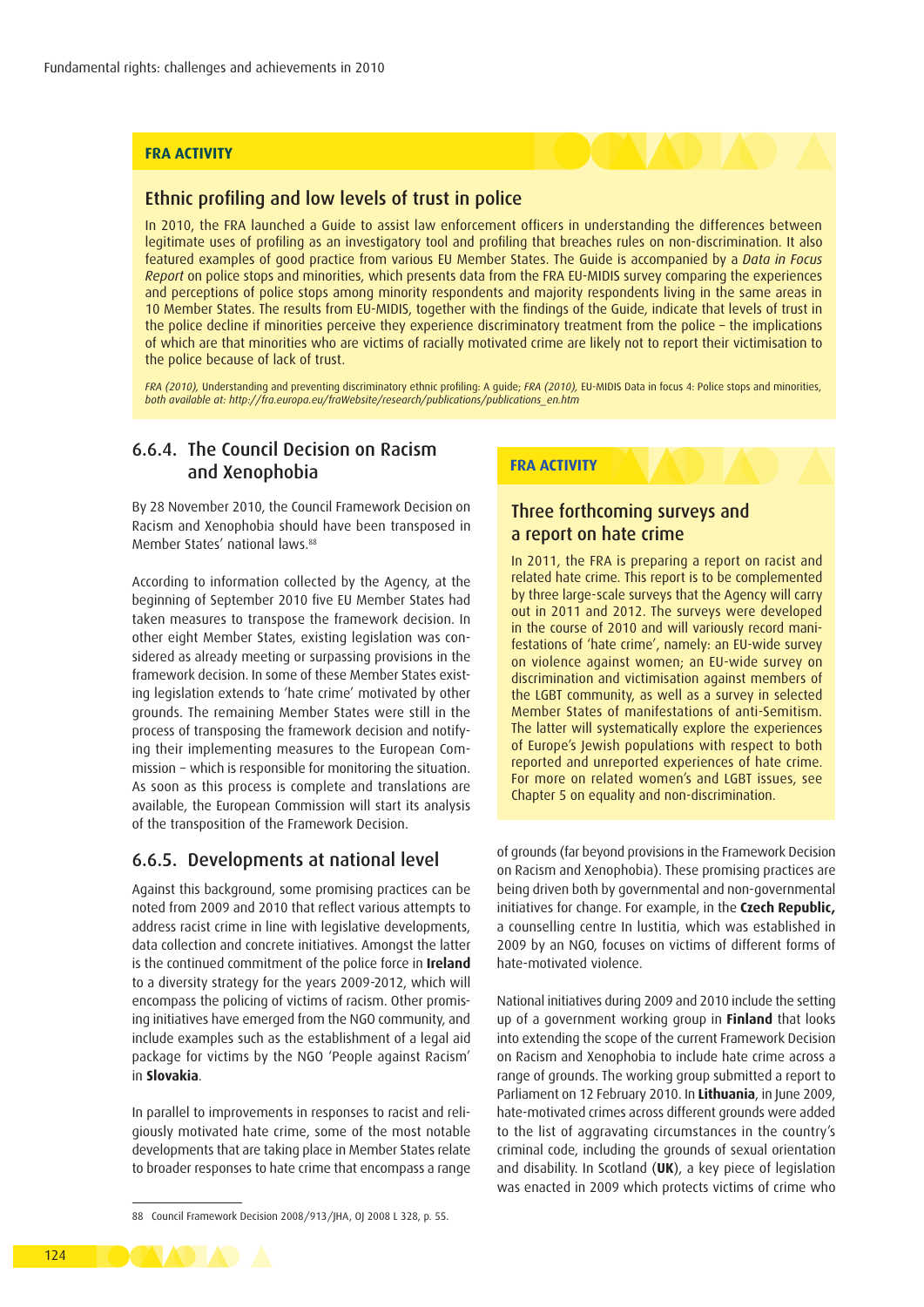are targeted as a result of hatred of their actual or presumed sexual orientation, transgender identity or disability.<sup>89</sup>

It is also notable that in **Finland**, **Sweden** and the **UK** (data collection systems differ between England and Wales, and Northern Ireland) official data collection already provides figures on a range of hate-motivated crimes; including sexual orientation and disability. In **Sweden**, categorisation of hate crime by the Swedish National Council for Crime Prevention (*Brottsförebyggande rådet*, Brå) extends to anti-Roma and Islamophobic hate crime. Authorities in **Germany** also make available some data on politically motivated hate crimes committed because of the victim's sexual orientation or disability, although the label of 'politically motivated' would seem to narrow the scope for including 'everyday' crimes that are committed by those without any political motivation.

When looking to compare practices across the EU and between Member States, it should be emphasised that there is often great variation at regional level within a Member State. For example, with respect to **Spain**, Catalonia currently has the most comprehensive data collection on and responses to hate crime in the state across a range of different grounds.

It appears that the most progressive developments in response to a broad range of hate crimes are typically emerging in those EU Member States that have been at the forefront of addressing racist crime. The implementation of the Framework Decision on Racism and Xenophobia – both in terms of its legal transposition and implementation on the ground – will be evaluated by the European Commission in due course.

## **Outlook**

The successful use of discrimination testing as a means of monitoring the prevalence of discrimination and proving discriminatory practices in the employment and housing sectors by some Member States evidences the value of this technique. As a result of such success, it is anticipated that such testing could become more common across the EU.

Greater understanding of mental health issues facing minorities will need to be developed in order to ensure equality in the enjoyment of good health. Existing initiatives at EU level by the European Commission and the Social Protection Committee could help to encourage the spread of those positive practices discussed above to other Member States.

Combating segregation in education in the coming years will need to be accompanied by measures to prevent harassment and discrimination within the mainstream education system in order to ensure that minorities are able to participate effectively.

The collection of data that is disaggregated according to racial or ethnic origin, in line with the recommendations of ECRI and CERD, remains an open challenge for many Member States. Developments in Member States such as **France**, where the collection of this data has traditionally not occurred, may encourage other Member States to follow suit.

Given that racist crime continues to be a problem throughout much of the EU, it is clear that many Member States still need to commit to addressing racist crime through a combination of the following: changes in the law (in line with the Framework Decision and the Council of Europe's Convention on Cybercrime); improvements in criminal justice data collection and reporting in the public domain; and action on the ground to prevent and respond to racist crime.



<sup>89</sup> UK, Offences (Aggravation by Prejudice) (Scotland) Act 2009 (asp 8).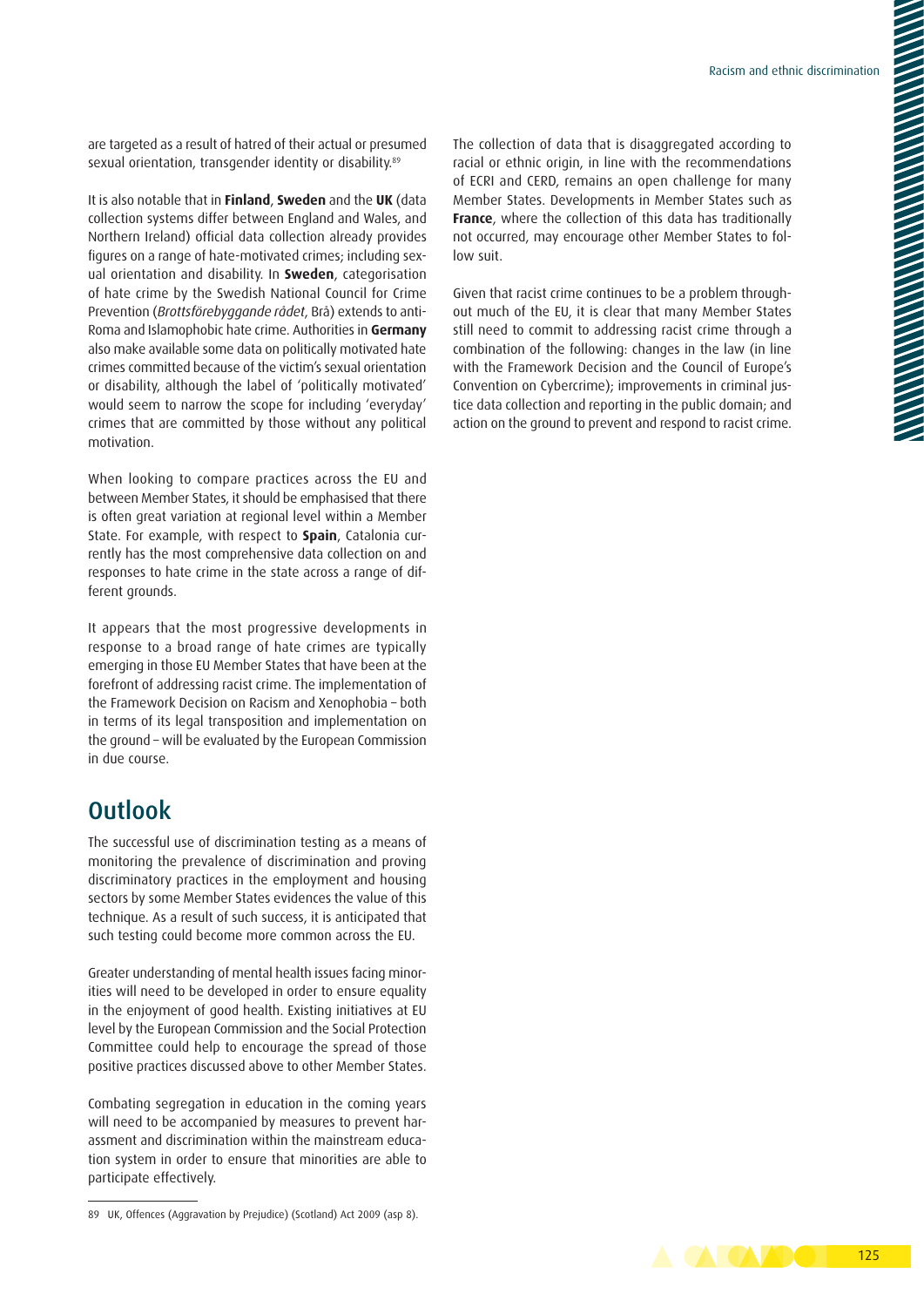## References

Aetiology and Ethnicity in Schizophrenia and other Psychoses Study Group (AESOP) (2006), 'Research report: First episode psychosis and ethnicity: initial findings from the AESOP study', *World Psychiatry 5:1*, February 2006.

Austria, Austrian Federal Chancellery, Federal Minister for Womean and Civil Service (*Bundeskanzleramt Österreich, Bundesministerin für Frauen und Öffentlichen Dienst*) (2010), *Frauenbericht 2010, Bericht betreffend die Situation von Frauen in Österreich im Zeitraum von 1998 bis 2008*, Wien.

Baier, D., Pfieffer, C., Simonson, J., Rabold, S. (2009), *Jugendliche in Deutschland als Opfer und Täter von Gewalt*. Erster Forschungsbericht zum gemeinsamen Forschungsprojekt des Bundesministeriums des Innern und des Kriminologisches Forschungsinstitut Niedersachsen e.V. (KFN), Hanover, KFN.

Baldini, M. and Federici M., (2010), *Ethnic discrimination in the Italian rental housing market*, CAP Paper No. 77, July 2010.

Bloch N. *et al* (2010), *Cudzoziemcy w Poznaniu: praca, zdrowie, edukacja*, Poznań, Centrum Badań Migracyjnych UAM.

Bulgaria, Столичен общински съвет (2005) Наредба за реда и условията за управление и разпореждане с общински жилища на територията на Столична *община*.

Bulgaria, Bulgarian Helsinki Committee (Български хелзинкски комитет) (2009) *Дискриминацията и защитата от дискриминация в нагласите на мнозинството и сред уязвимите групи в България*.

Coenders, M., Boog, I. and Dinsbach, W. (2010), 'Discriminatie-ervaringen: Een onderzoek naar ervaren discriminatie op grond van land van herkomst, geloof en huidskleur', in Boog, I., Dinsbach, W., Rodrigues, P. and Donselaar, J. van (ed.) *Monitor Rassendiscriminatie 2009*, Rotterdam/ Amsterdam, Art.1 / Anne Frankstichting.

Comedd (2010), *Pour un usage critique et responsable de l'outil statistique*, Paris, La Documentation française, February 2010.

Corluy, V., and Verbist, G. (2010), *Inkomen en diversiteit: onderzoek naar die inkomenspositie van migranten in Belgie*, Antwerpen, Centrum voor Sociaal Beleid Herman Deleeck (CSB), May 2010.

Council Framework Decision 2008/913/JHA on combating certain forms and expressions of racism and xenophobia by means of criminal law, OJ 2008 L 328.

Council of Europe (2010), Recommendation CM/Rec(2010)6 of the Committee of Ministers to member states on good governance in health systems, 31 March 2010.

Council of Europe, European Commission against Racism and Intolerance (ECRI) (2010a), *ECRI Report on France (fourth monitoring cycle)*, Strasbourg, Council of Europe, 15 June 2010.

Council of Europe, European Commission against Racism and Intolerance (2010b), *ECRI Report on the UK (fourth monitoring cycle),* Strasbourg, Council of Europe, 2 March 2010.

Council of the European Union (2010a), *3019th Council Meeting Employment, Social Policy, Health and Consumer Affairs*, 8 June 2010, PRES 10560/10, Brussels.

Council of the European Union (2010b), *SPC Opinion "Solidarity in Health: Reducing health inequalities in the EU"*, Doc. 9960/10, Brussels, 20 May 2010, available at [http://register.](http://register.consilium.europa.eu/pdf/en/10/st09/st09960.en10.pdf) [consilium.europa.eu/pdf/en/10/st09/st09960.en10.pdf](http://register.consilium.europa.eu/pdf/en/10/st09/st09960.en10.pdf).

Défenseur des enfants (2009), *Rapport d'activité 2009*, Paris, La Documentation française, November 2009.

Denmark, The Documentary and Advisory Centre on Racial Discrimination (DACoRD) (2010), *Submission to CERD*, Copenhagen.

Duguet, E., L'Horty, Y., du Parquet, L., Petit, P., Sari, F. (2010), *Les effets du lieu de résidence sur l'accès à l'emploi : une expérience contrôlée sur des jeunes qualifiés en Île-de-France*, Paris, CEE.

European Commission (2007), *Segregation of Roma Children in Education*, Luxembourg, Publications Office of the European Union.

European Commission (2009a), *Solidarity in health: reducing health inequalities in the EU*, COM(2009) 567 final, Brussels, 20 October 2009.

European Union Agency for Fundamental Rights (FRA) (2009), *EU-MIDIS Main Results Report*, Luxembourg, Publications Office of the European Union.

European Union Agency for Fundamental Rights (2010), *Anti-Semitism Summary overview of the situation in the European Union 2001-2009*, Working Paper, Vienna.

European Union Agency for Fundamental Rights (2011), *Fundamental rights situation of irregular immigrants in the EU: A comparative study of the rights of irregular migrants in different areas of rights* (forthcoming).

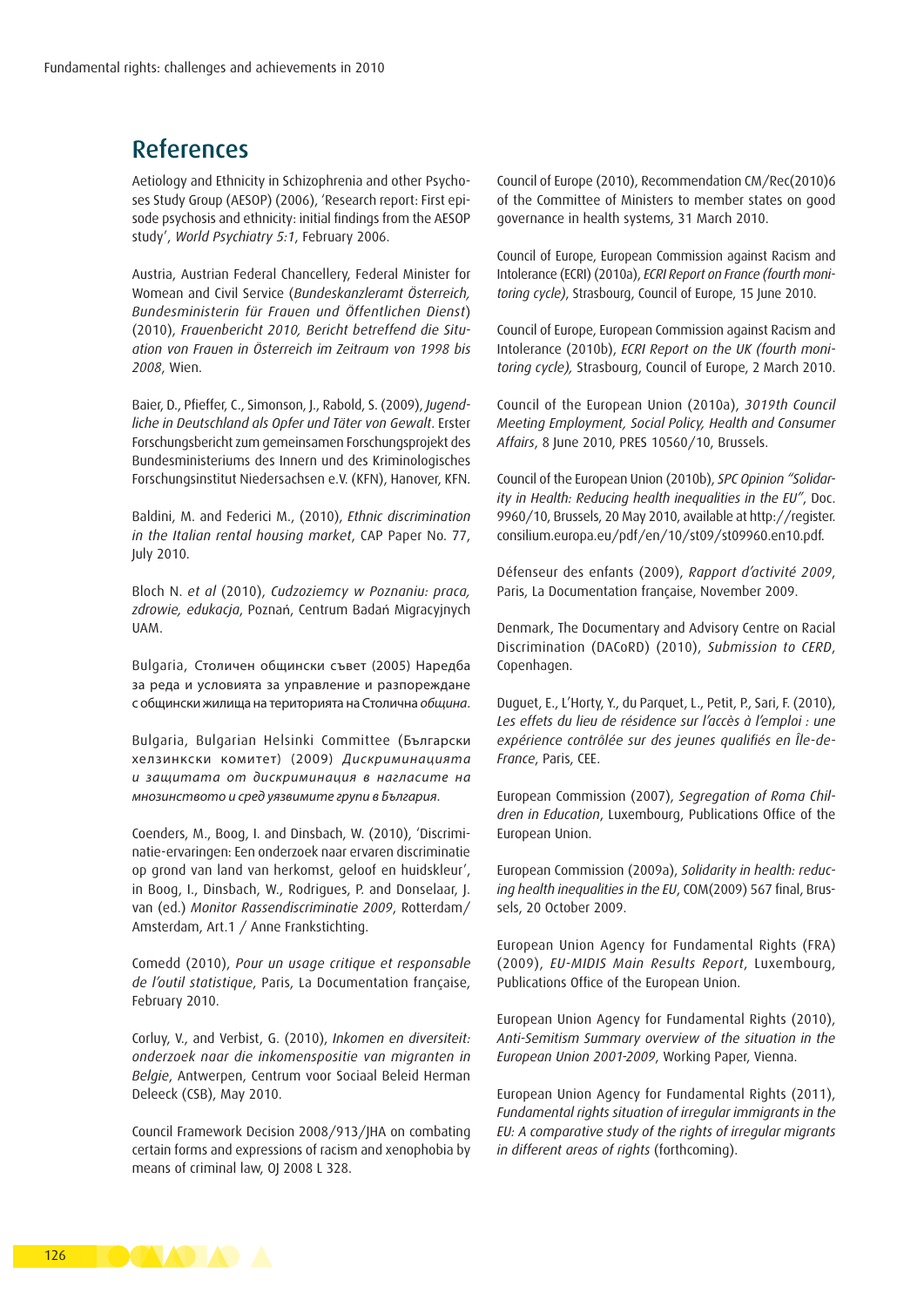Finland, *Maahanmuuttajien positiivinen erityiskohtelu työhönotossa* (Positive Action in Recruitment), see: [www.](www.hel.fi) [hel.fi](www.hel.fi).

Finland, Ombudsman for Minorities (Vähemmistövaltuutettu) (2010), *The Annual Report of the Ombudsman for Minorities 2009*, Porvoo, Vähemmistövaltuutettu.

Fonseca, M. L., McGarrigle, J. and Esteves, A., (2010), *Possibilities and limitations of comparative quantitative research on immigrant's housing conditions*, PROMNISTAT Working Paper No. 6.

France, High Commission against Discrimination and for Equality (*Haute autorité de lutte contre les discriminations et pour l'égalité*, HALDE) (2009), Cour d'Appel de Versailles, *SCP Jacques Jouart v. [anonymized claimant] and the Halde*, 2 December 2009.

France, HALDE (2010), *Rapport Annuel 2009*, Paris, La Documentation Française.

Fundacja Międzynarodowa Inicjatywa Humanitarna (International Humanitarian Initiative Foundation) (2009), *Dostęp do opieki medycznej i psychologicznej kobiet w ciąży, matek, dzieci oraz ofiar tortur i urazów wojennych w ośrodkach dla cudzoziemców ubiegających się o status uchodźcy w Polsce: raport z monitoringu przeprowadzonego w 2009 roku*, Warsaw, International Humanitarian Initiative Foundation.

German Red Cross and German Caritas (2010) *Aufenthaltsrechtliche Illegalität: Beratungshandbuch 2010*, Berlin/ Freiburg, August 2010.

Germany, Gesetz über den Aufenthalt, die Erwerbstätigkeit und die Integration von Ausländern im Bundesgebiet (Aufenthaltsgesetz, AufenthG), Bundesgesetzblatt (BGBI) 1 I, 30 July2004 (Response, FRIM National Authority Questionnaire SL-3-26).

Germany, Labour Court (Arbeitsgericht) Hamburg/25 Ca 282/09, 26 January 2010.

Germany, Federal Anti-Discrimination Agency (*Antidiskriminierungsstelle des Bundes*) (2010), Newsletter ADS-aktuell No. 1/2010; 2 September 2010.

Germany, State Labour Court (*Landesarbeitsgericht*) Bremen, 1 Sa 29/10, 29 June 2010

Germany, Labour Court (*Arbeitsgericht*) Bremen-Bremerhaven Bremen/8 Ca 8322/09, 25 November 2009.

Germany, Nuremberg (2009) 'Stadt Nürnberg setzt Akzente in Sachen Menschenrechte: Leitlinien für das Wohnungswesen vorgelegt', Press release, No. 994, 2 October 2009. Germany, Ordinance by the Ministry of Education North-Rhine Westphalia / §34 (6) (1) SchG NRW, 27 March 2008.

Hilderink, I. van't Land, H. and Smits, C. (2009), Trendrapportage 2009 GGZ: Drop-out onder allochtone cliënten. Utrecht: Trimbos-instituut.

Holland, K. (2010), 'Polish men suffered 'blatant' racial abuse', *Irish Times,* 19 October 2010.

Hungary, Parliamentary Commissioner for the rights of national and ethnic minorities (*Országgyűlési Biztosok Hivatala*) (2009), *Dr. Kállai, Ernő, a nemzeti és etnikai kisebbségi jogok Országgyűlési biztosa és Dr. Jóri andrás adatvédelmi biztos jelentése az etnikai adatok kezeléséről szóló vizsgálat megállapításairól*, available at: [www.](www.kisebbsegiombudsman.hu/hir-477-jelentes-az-etnikai-adatok-kezeleserol.html) [kisebbsegiombudsman.hu/hir-477-jelentes-az-etnikai](www.kisebbsegiombudsman.hu/hir-477-jelentes-az-etnikai-adatok-kezeleserol.html)[adatok-kezeleserol.html;](www.kisebbsegiombudsman.hu/hir-477-jelentes-az-etnikai-adatok-kezeleserol.html) [www.abiweb.obh.hu/abi/index.](www.abiweb.obh.hu/abi/index.php?menu=aktualis/ajanlasok&dok=20100204_ABI_1) [php?menu=aktualis/ajanlasok&dok=20100204\\_ABI\\_1](www.abiweb.obh.hu/abi/index.php?menu=aktualis/ajanlasok&dok=20100204_ABI_1).

Ireland, Pavee point (2010), *All Ireland Traveller Health Study: All Geels – Summary of findings*, available at: [www.pavee.ie/ourgeels/wp-content/uploads/2010/09/](www.pavee.ie/ourgeels/wp-content/uploads/2010/09/AITHS2010_SUMMARY_LR_All.pdf) [AITHS2010\\_SUMMARY\\_LR\\_All.pdf.](www.pavee.ie/ourgeels/wp-content/uploads/2010/09/AITHS2010_SUMMARY_LR_All.pdf)

Ireland, Equality Tribunal (2010), *Gailius & Batisaitas v. Howley Civil Engineering Ltd.*, DEC-E2010-032-Full Case Report.

Italy, Law No. 94/09 on provisions in matters of public safety, 15 July 2009.

Italy, Censis, Iprs, ISMU (2010), *Rapporto sui percorsi lavorativi degli immigrati* (Report on the employment of immigrants), Rome, Censis.

Italy, Campagna nazionale "Divieto di segnalazione", available at: [www.immigrazioneoggi.it/documentazione/divieto\\_](www.immigrazioneoggi.it/documentazione/divieto_ di_segnalazione-analisi.pdf) di segnalazione-analisi.pdf.

Kaas, L. and Manger, C. (2010), *Ethnic discrimination in Germany's labour market: A field experiment*, Bonn, Institute for the Study of Labour (*Institut zur Zukunft der Arbeit, IZA*).

Katholisches Forum' Leben in der Illegalität (2010), *Erläuterung zu ausgewählten Vorschriften aus der Allgemeinen Verwaltungsvorschrift zum Aufenthaltsgesetz vom 18.09.2009 (Drucksache 669/09)*, Berlin.

Klaus, W. and Frelak, J. (eds.) (2010), *Metodologia przygotowania bazy danych do identyfikacji zdarzeń o charakterze dyskryminacyjnym, ksenofobicznym czy rasistowskim*, Warsaw, SIP/ISP.

Latvia, Ministry of Education and Science (2010), Letter No. 1-12/517, 17 September 2010.

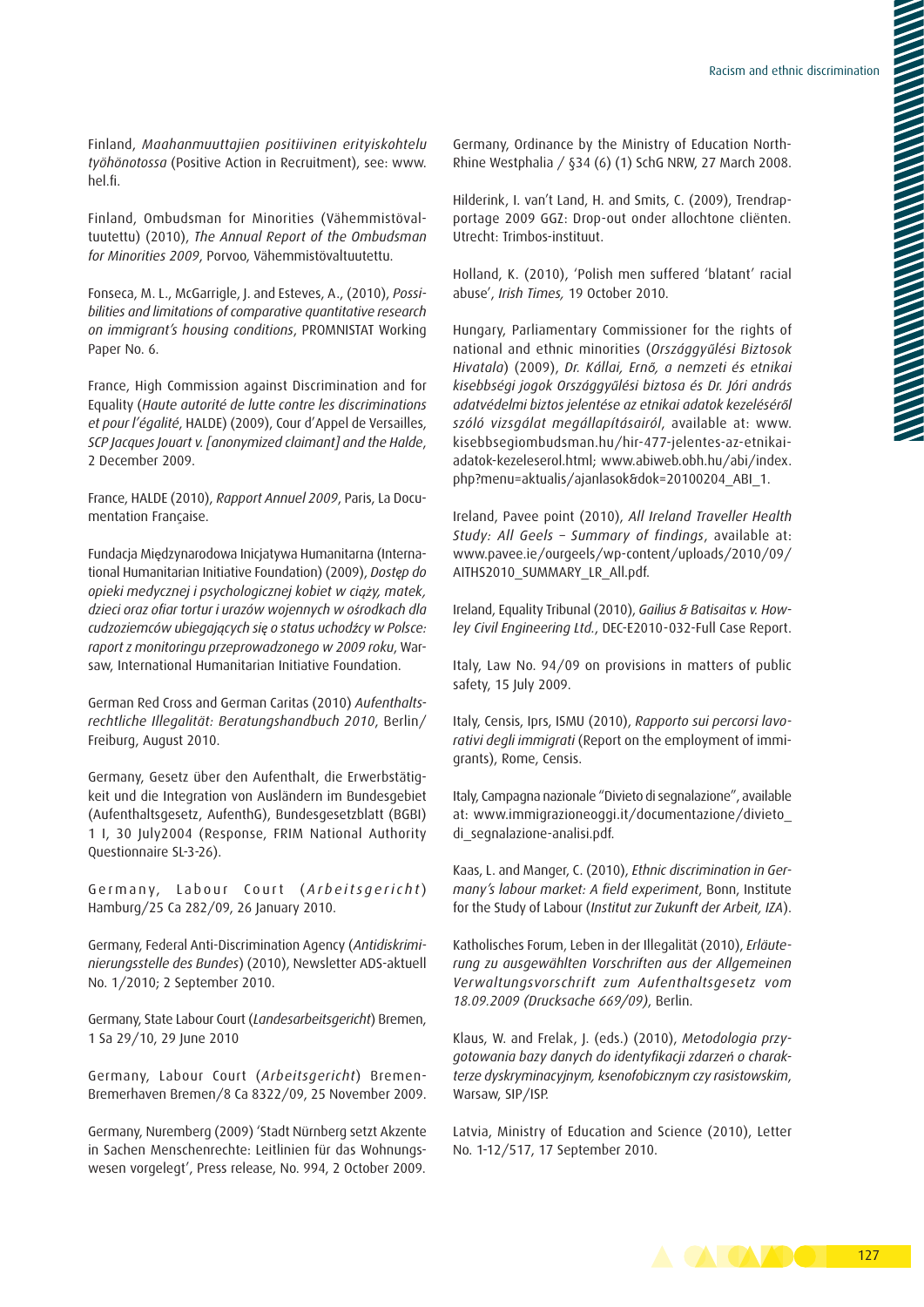Le Voy, M. and Geddie, E. (2009) 'Irregular Migration: Challenges, Limits and Remedies', *Refugee Survey Quarterly, Vol. 28, No. 4.*

London Detainee Support Group (2010), *No return no release no reason*, available at: [www.ldsg.org.uk/files/](www.ldsg.org.uk/files/uploads/NoReasonReport0910.pdf) [uploads/NoReasonReport0910.pdf.](www.ldsg.org.uk/files/uploads/NoReasonReport0910.pdf)

Lithuania, Decision of the Lithuanian Parliament (2010), No. XI-1028, 21 September 2010.

Lithuania, *Lietuvos socialinių tyrimų centro Etninių tyrimų institutas* (2010)*, Lietuvos etninių grupių kiekybinio tyrimo ataskaita* (Report of the Quantitative Survey of Lithuania's Ethnic Groups).

Lithuania, Lygiu Galimybiu Kontrolieriaus Tarnyba (Office of Equal Opportunities Ombudsperson) (2009), *Lygybės statistikos pagrindai. Nacionalinis lygybės statistikos rengimo veiksmų planas* (Basics of Equality statistics. Action Plan on Preparation of National Statistics of Equality).

Netherlands, Central Government (*Rijksoverheid*) (2010), 'Landelijke incidentenregistratie voor veiliger schoolklimaat', Media release, The Hague, 25 June 2010.

Netherlands, Decision of the Dutch Government (2010), *Besluit aanvraag toepassing Wet bijzondere maatregelen grootstedelijke problematiek – Brief Rotterdam*, Den Haag, 19 April 2010.

Netherlands, Wet bijzondere maatregelen grootstedelijke problematiek (Stb. 2005, 726), 22 December 2005.

Netherlands, Equal Treatment Commission (ETC) (*Commissie Gelijke Behandeling*) (2010), *Opinion 2010-68.*

Netherlands, ETC (2005), *Housing policy Rotterdam municipality*, Advice 2005-3 Utrecht, ETC. 'The Netherlands, Gemeenschappelijke Gezondheidsdient (2010), *Zorg voor sociaalkwetsbaren: Themarapport Volksgezondheismonitor Utrecht 2010, Utrecht*: Gemeente Utrecht, available at: [www.utrecht.nl/images/Gggd/ggdinfo/publicaties/](www.utrecht.nl/images/Gggd/ggdinfo/publicaties/Rapport%20VMU%20Zorg%20voor%20Sociaal%20Kwetsbaren%20versie%20april%202010.pdf) [Rapport%20VMU%20Zorg%20voor%20Sociaal%20Kwets](www.utrecht.nl/images/Gggd/ggdinfo/publicaties/Rapport%20VMU%20Zorg%20voor%20Sociaal%20Kwetsbaren%20versie%20april%202010.pdf)[baren%20versie%20april%202010.pdf](www.utrecht.nl/images/Gggd/ggdinfo/publicaties/Rapport%20VMU%20Zorg%20voor%20Sociaal%20Kwetsbaren%20versie%20april%202010.pdf)

Parsons, A. (2010), *Lapsen edun toteutuminen turvapaikanhakija- ja pakolaislapsia koskevissa päätöksissä*, Helsinki, Vähemmistövaltuutettu.

Platform for International Cooperation on Undocumented Migrants (PICUM) (2010), *Workpackage No. 6: The Voice of Undocumented Migrants, Undocumented Migrants' Health Needs and Strategies to Access Health Care in 17 EU countries Country Report Italy*, June 2010.

Poland, Pełnomocnik Rządu ds. Równego Traktowania (2010), *Sprawozdanie z realizacji Krajowego programu* 

*przeciwdziałania dyskryminacji rasowej, ksenofobii i związanej z nimi nietolerancji 2004-2009*.

Sauer, M. (2010), *Teilhabe und Orientierung türkeistämmiger Migrantinnen und Migranten in Nordrhein-Westfalen*, Essen, Zentrum für Türkeistudien.

Slovakia, Zákon č. 48/2002 Z. z. o pobyte cudzincov a o zmene a doplnení niektorých zákonov (Act on Stay of Aliens).

Sø- & Handelsretten: SHR af. 12/04-07, *Funktionærforhold – Usaglig opsigelse – Ligestilling og ligebehandling*, Sag F-43-06.

SOS Racismo Bizkaia (2010), *Conductas discriminatorias hacia el colectivo inmigrante en el acceso a la vivienda en Bilbao*, available at: [www.sosracismo.org.](www.sosracismo.org)

Sunia (2009) *Gli immigrati e la casa*, Rome, July 2009.

Sweden, Equality Ombudsman (*Diskriminerings Ombudsmannen*) (2010), 'Diskriminering på bostadsmarknaden', Media release, Stockholm.

Sweden, Cabinet Office (*Regeringskansliet*) (2010), 'Skolgång för alla barn', Media release, Stockholm, 2 February 2010.

The Guardian, 'Fightback over claims on mental illness and its prevalence among black people', 3 February 2010.

The Guardian, 'Poor research or an attack on black people?', 3 March 2010.

United Kingdom, Equality and Human Rights Commission (2010), *How fair is Britain?*, London, Equality and Human Rights Commission.

United Kingdom, Offences (Aggravation by Prejudice) (Scotland) Act 2009 (asp 8), available online at www.legislation.gov.uk/asp/2009/8/pdfs/ [asp\\_20090008\\_en.pdf](www.legislation.gov.uk/asp/2009/8/pdfs/asp_20090008_en.pdf)

United Nations, Committee on the Elimination of Racial Discrimination (CERD) (2010a), *Concluding Observations on France*, Doc. CERD/C/FRAU/CO/17-19, 23 September 2010.

United Nations, CERD (2010b), *Concluding observations on the Netherlands*, Doc. CERD/C/NLD/CO/17-18, 1 April 2010.

United Nations, General Assembly (2010), *Right to adequate housing, Report of the Special Rapporteur on adequate housing as a component of the right to an adequate standard of living*, A/65/261, 9 August 2010.

United Nations High Commissioner for Refugees (UNHCR) Regional Representation for Central Europe (2010), *Being*